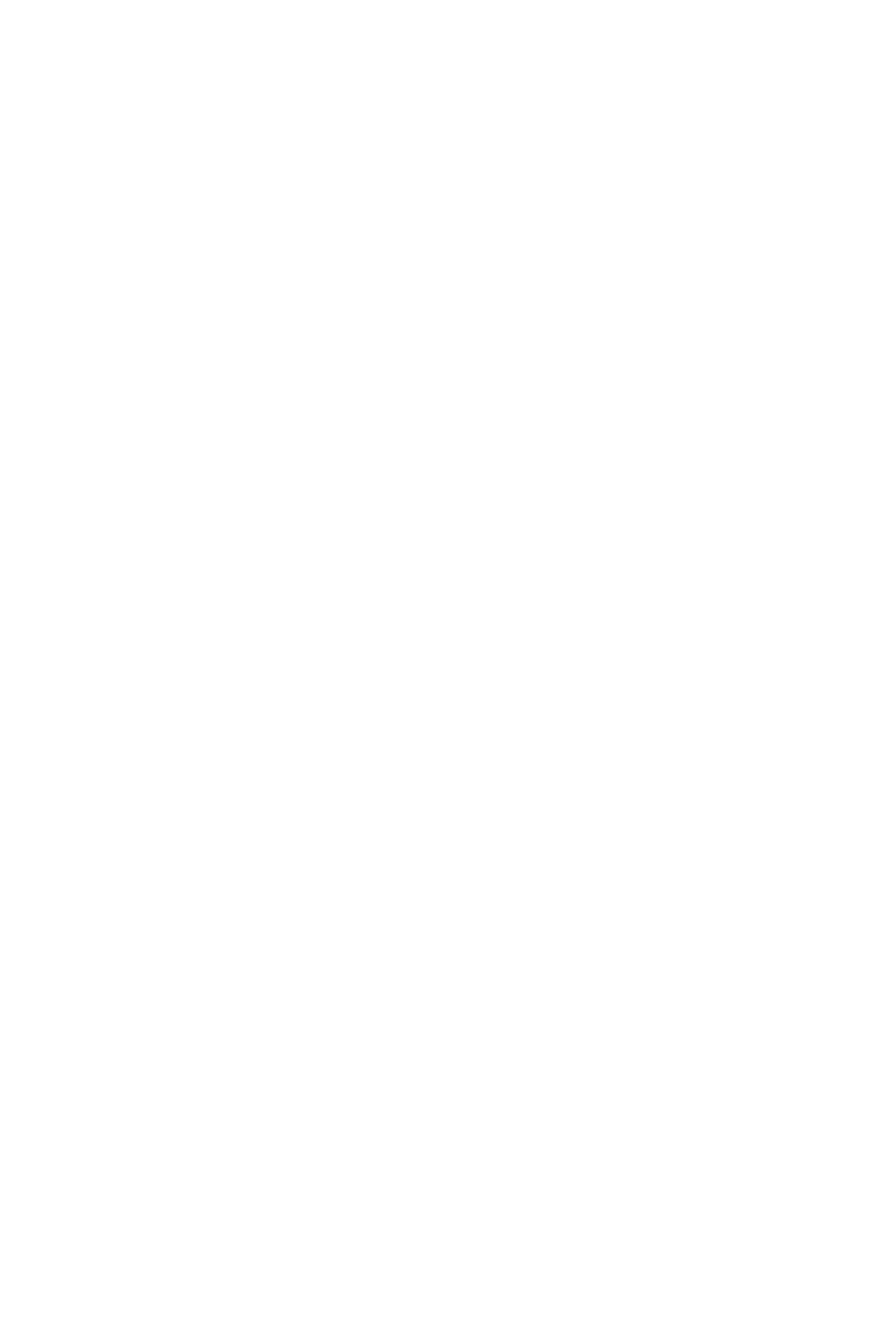UNIVERSITY OF THE PHILIPPINES CENTER FOR INTEGRATIVE AND DEVELOPMENT STUDIES **POLITICAL ECONOMY PROGRAM**

**UP CIDS DISCUSSION PAPER 2020–08**

# **The Paradox of Multilateralism Today**

Opportunity Amidst Crisis

Miguel R. Bautista



The **UP CIDS Discussion Paper Series** features preliminary researches that may be subject to further revisions and are circulated in limited copies to elicit comments and suggestions for enrichment and refinement. The views and opinions expressed in this discussion paper are those of the author/s and neither reflect nor represent those of the University of the Philippines or the UP Center for Integrative and Development Studies. Papers in the series are not for quotation or reprinting without permission from the author/s and the Center.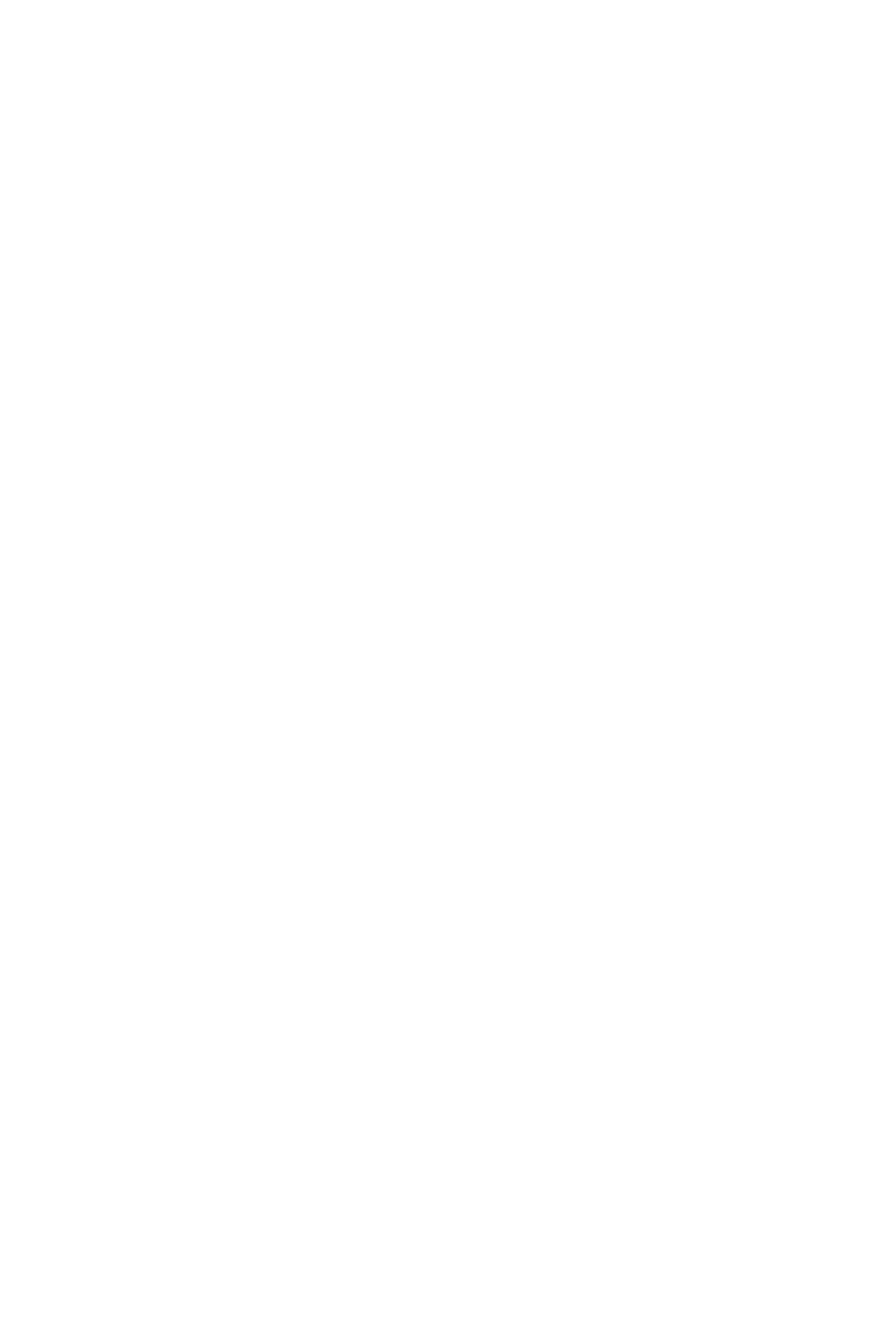# **The Paradox of Multilateralism Today**

Opportunity Amidst Crisis<sup>1</sup>

Miguel R. Bautista<sup>2</sup>

**ABSTRACT** The current system of global governance arising from the Second World War is facing its most significant crisis since its establishment more than seven decades ago. This crisis is manifested in part by gridlocks in key multilateral processes and forums and an apparent inability to multilaterally address some of the most pressing challenges confronting humanity. The paper begins with the observation that the current crisis in multilateralism is the direct consequence of the increasing disconnect between contemporary realities and the conditions under which the system was created. In so doing, the discussion breaks down the crisis of multilateralism into three facets: the crises of relevance, legitimacy, and effectiveness. It proceeds to address some of the implications for the Global South, the Association of Southeast Asian Nations (ASEAN) region, and the Philippines, and concludes with some ideas on how to address the crisis in multilateralism as an opportunity.

<sup>&</sup>lt;sup>1</sup> This paper is based on a lecture delivered by the author in a public forum held on on November 20, 2019 and organized by the Political Economy Program (PEP) of the University of the Philippines Center for Integrative and Development Studies (UP CIDS), in partnership with the UP National College of Public Administration and Governance (UP NCPAG), Social Watch Philippines, and Asia Pacific Pathways to Progress Foundation, Inc. (APPFI).

<sup>&</sup>lt;sup>2</sup> Miguel R. Bautista is Secretary of the Trade and Development Board of the United Nations Conference of Trade and Development (UNCTAD). Before joining the UNCTAD, he was a career Philippine diplomat, having served at the Philippine Mission to the United Nations and other international organizations in Geneva, the Philippine Mission to the United Nations in New York, the Philippine Consulate General in New York, and the Philippine Embassy in Riyadh. The views expressed in this paper are those of the author and do not necessarily represent those of the United Nations or the UN member states.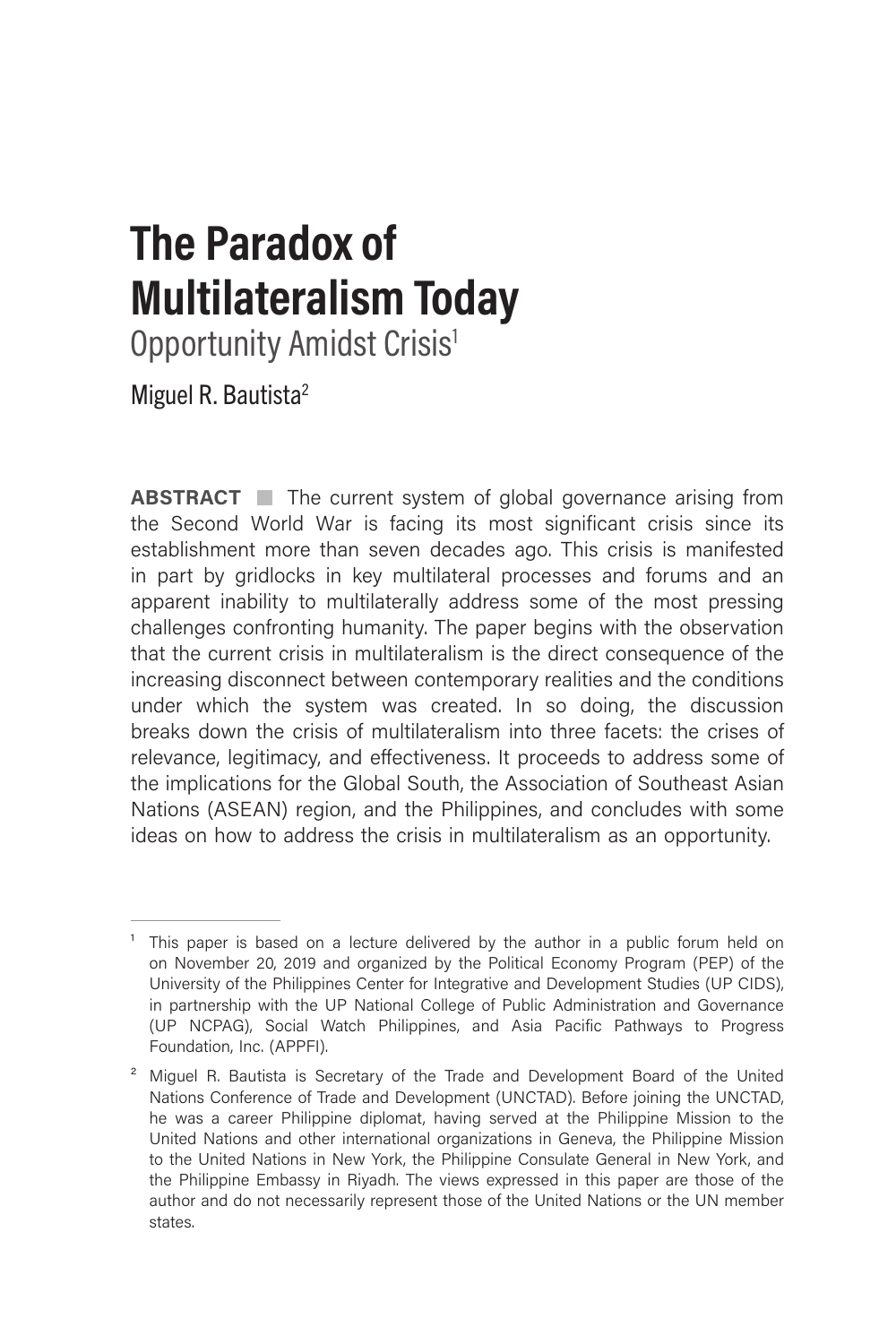**KEYWORDS** Philippines, diplomacy, foreign policy, multilateralism, crisis, United Nations



Why would a seemingly arcane topic such as the crisis of multilateralism—or put in another way—the future of multilateralism, be of interest to a wider audience? The reason is simple: multilateralism touches on almost every aspect of our lives—from the air that we breathe, the food that we eat, and the tranquility that we enjoy.

Today, multilateral action preserves international peace and security; attempts to address—and in some cases, regulate—areas as diverse as climate change, health, trade, the use of space; and formulates protocols for first contact with an alien intelligence.

My aim is therefore to demystify multilateralism and to share with you some of my observations on the crisis in multilateralism, as well as some thoughts on implications for the Philippines and our region. I will conclude by sharing some ideas on how to approach the crisis in multilateralism as an opportunity. The paradox, as I hope you will agree, is that at this time of crisis and danger, there are very tangible opportunities waiting to be seized.

# **What is multilateralism?**

As the word suggests, multilateralism is the management of relations among multiple parties. Today, multilateralism is the management of relations among states in the system of global governance put in place after the end of the Second World War. This refers to the United Nations (UN) system, the various institutions aimed at maintaining international peace and security, regional and inter-regional organizations, and the like. It is this aggregate machinery that I will refer to as "the system."

The foundations of this system were laid with the creation of the United Nations. Following devastation from the conflict, the aim of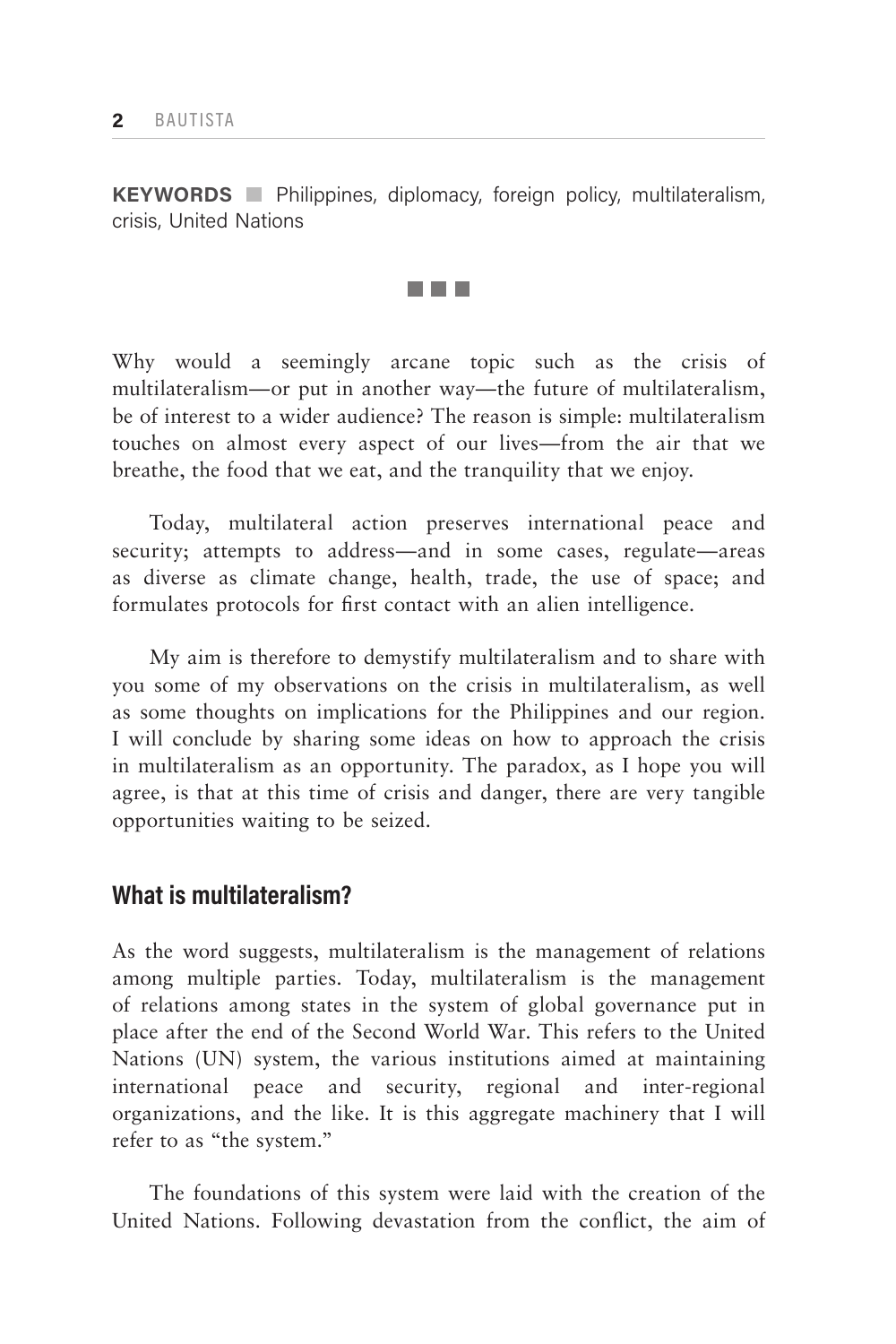the system was simple: to prevent a third World War that would lead to the inevitable extinction of humanity.

Sceptics recalled that the objectives of the previous League of Nations were similar and observed that the institution did not succeed. However, the new system differed in three very significant ways.

First, the system was based on the recognition that international peace and security depends on a solid base of prosperity. Second, the system recognized great power realities and the need for the system especially the UN—to be able to act decisively. This is the principle that led to the creation of the Security Council. Third, in embracing the need for both collective security and development, the implication was that the UN should be a robust institution for global governance, requiring a machinery to address the technical complexities involved. Thus, for example, the UN's specialized agencies and the Bretton Woods institutions were established, with the Economic and Social Council operating as a robust coordinating mechanism, mirroring in a more modest way the Security Council's management of international peace and security.

We know in hindsight that this elegant and ambitious design never had a chance to be fully realized. With breathtaking speed, the euphoria at the end of the war quickly chilled, and the Cold War began. What many had hoped would be a supranational mechanism that would advance the noblest aspirations of humanity quickly became the strongest bastion of individual sovereignty, and the institution became polarized along ideological lines.

Yet despite not living up to its full promise and potential, the system proved to be hugely successful if measured by its most important objective: that we are still here. And the years since the end of the Second World War have been remarkably peaceful, if measured against the existence of wars among the great powers in the past.

The system has also been successful in another important way: it has significantly advanced norms and expectations that have made the world a much better and more prosperous place. Expectations of what constitutes development; an increasing focus on the dignity and well-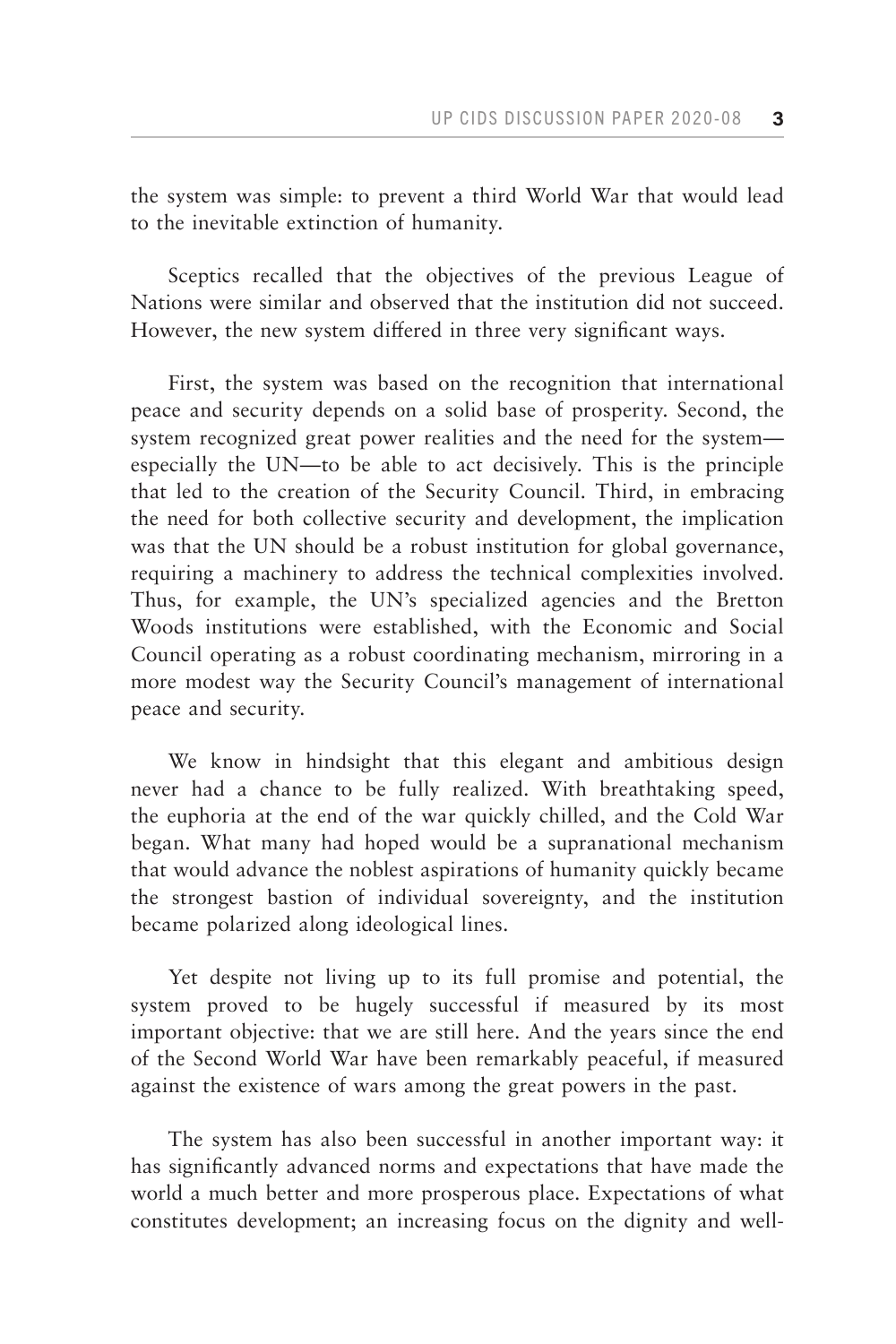being of the individual; an embrace of human rights; and the erosion of the legitimacy of war as an instrument of foreign policy, are some of the most important advances in this regard.

# **The system and evolving expectations**

These successes, however, have been overshadowed by the reality that the system is particularly resistant to change. For almost half a century, the prevailing status quo made it relatively easy for the system to function without major reform or innovation, notwithstanding some very significant and fundamental changes in the real world.

The most significant change was the wave of decolonization that led to a significant increase in the number of member states of the UN. The euphoria and aspirations of the newly independent countries meant that the world expected more from the UN. For example, the newly independent countries had their own ideas of what development should be about. They also had different expectations of how the UN should function, especially given the expansion of the General Assembly and the ostensible spread of democracy. The newly emerging family of developing countries had new ideas about the nature of the global system, as well as their place in it. To put it mildly, there was growing impatience with the continuation of the status quo, which was viewed by some as nothing more than a continuation of great power politics with a more modern face. In this tension, we cannot underestimate the important role of leadership.

At the global level, the predominant power—the United States served not only as chief advocate but also as principal guarantor of the system. The Soviet Union nominally challenged leadership of the system, but ultimately not the legitimacy of the system itself.

At the regional level, charismatic leaders rose to maintain the cohesion of their respective blocs. This was especially important in what would be known as the Global South. Indeed, it has been observed that at its height, the Group of 77 (G-77) was more of a movement and a cause, rather than a mere coalition or bloc.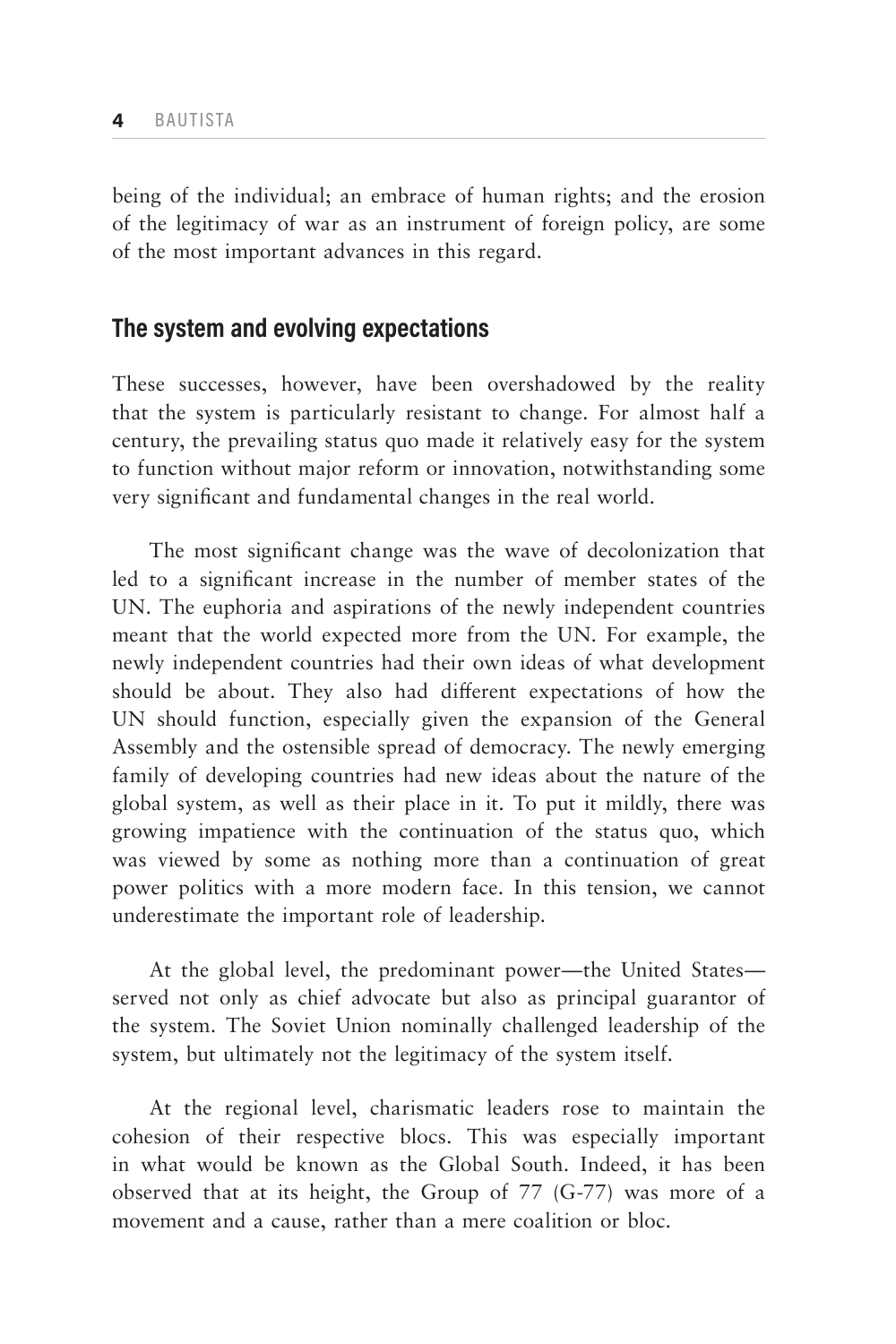The fall of the Berlin Wall profoundly changed everything, upending the stability of the last half century and opening the floodgates of repressed tensions. Indeed, the euphoria of that historic moment initially brought into question the need for the continued existence of the system. The inability of the system to adapt in the years since has not helped.

# **The crisis in multilateralism**

This is the crisis in multilateralism in a nutshell. We seem paralyzed as a global community in the face of great, even existential, challenges. Climate change threatens us all. The promise of prosperity for all remains elusive. Trade wars loom on the horizon. Conflicts, unrest, and strife occur and reoccur with alarming frequency and regularity. Instability and unpredictability reign. The international rule of law seems to be in question. Great power competition is back. If you keep up with events, it seems that all we do these days is face a litany of crises: the climate crisis, the humanitarian crisis, the migration crisis, the health crisis, including the dangers of pandemics and drug-resistant strains. The list goes on. The system seems helpless today.

This should not come as a surprise. While the world has changed in fundamental ways, the system itself has remained relatively static. We therefore face a fundamental misalignment along several fronts between our world and the world of the system. What we refer to as the crisis in multilateralism might therefore be best understood and addressed as three interrelated and mutually reinforcing crises, which are actually distinct and inherent facets of the broader crisis of multilateralism: the crises of relevance, of legitimacy, and of effectiveness.

The crisis of relevance is understood by the simple observation that the system is no longer relevant, as it is neither designed nor equipped for today's world. It is viewed by some as a living relic of the past.

The crisis of legitimacy is dangerous, being rooted in the concern that the system is no longer legitimate as it no longer protects or advances the interests and aspirations of the majority of humanity.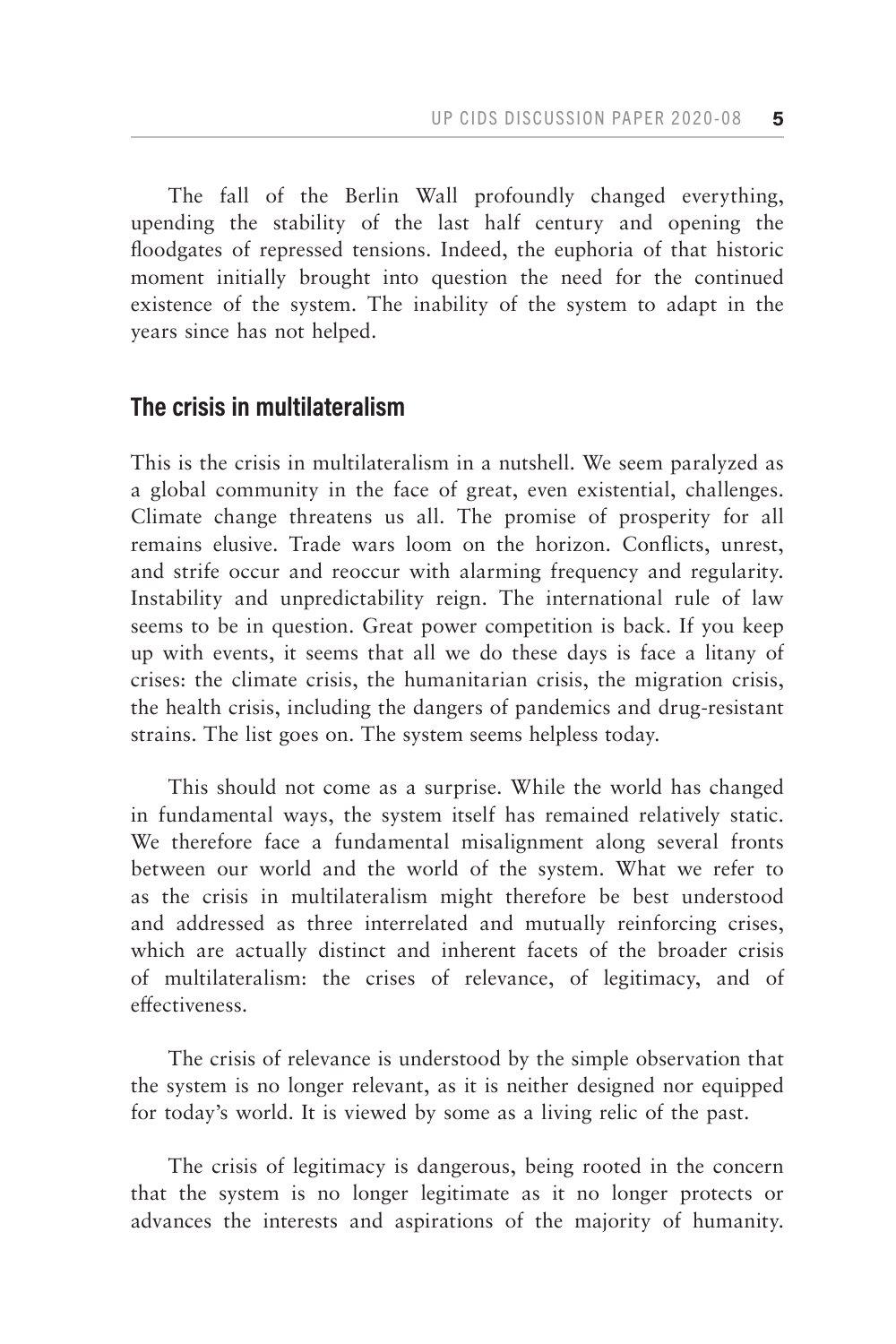Rather, as some argue, it now seeks to defend and maintain the interests of an entrenched minority, notwithstanding the crises we have suffered through. This sentiment was especially strong after the two financial crises of recent memory, namely the Asian financial crisis in the late 1990s and the global economic and financial crisis in the 2000s.

This has led to the third crisis: the crisis of effectiveness. In this view, the system is simply not delivering, focusing instead on innumerable and expensive meetings and conferences where there is much talk, but little to no action.

The reality is much more nuanced. There are many success stories. People are being helped on the ground. Quiet diplomacy is taking place and it is not only resolving, but also preventing, many problems from escalating into crises. While the conferences may not often yield very ambitious results, they are changing the way people think, and therefore, act.

Yet, while the crisis may not yet be as profound as some would portray, it is real and is the result of a number of fundamental changes arising from three distinct shifts from the past to the present.

The first is the shift from a post-war approach rooted on a Wilsonian and idealistic approach, to a return to a more traditional model of balance of power. This is a shift in terms of who wields economic and political power, and how they do so. But perhaps more importantly, there is a shift in terms of how the key players are willing to wield this power. Some are becoming more aggressive and robust. On the other hand, the United States seems to be retreating as the advocate and guarantor of the system.

The second is the dramatic change in population and demography. In many places, we have a crisis of an ageing population. Other places have increasingly young populations. Most striking of all, our world is now populated by seven billion people. In contrast, when the system was created, the world supported less than two and a half billion people. That is less than today's population of China and India combined.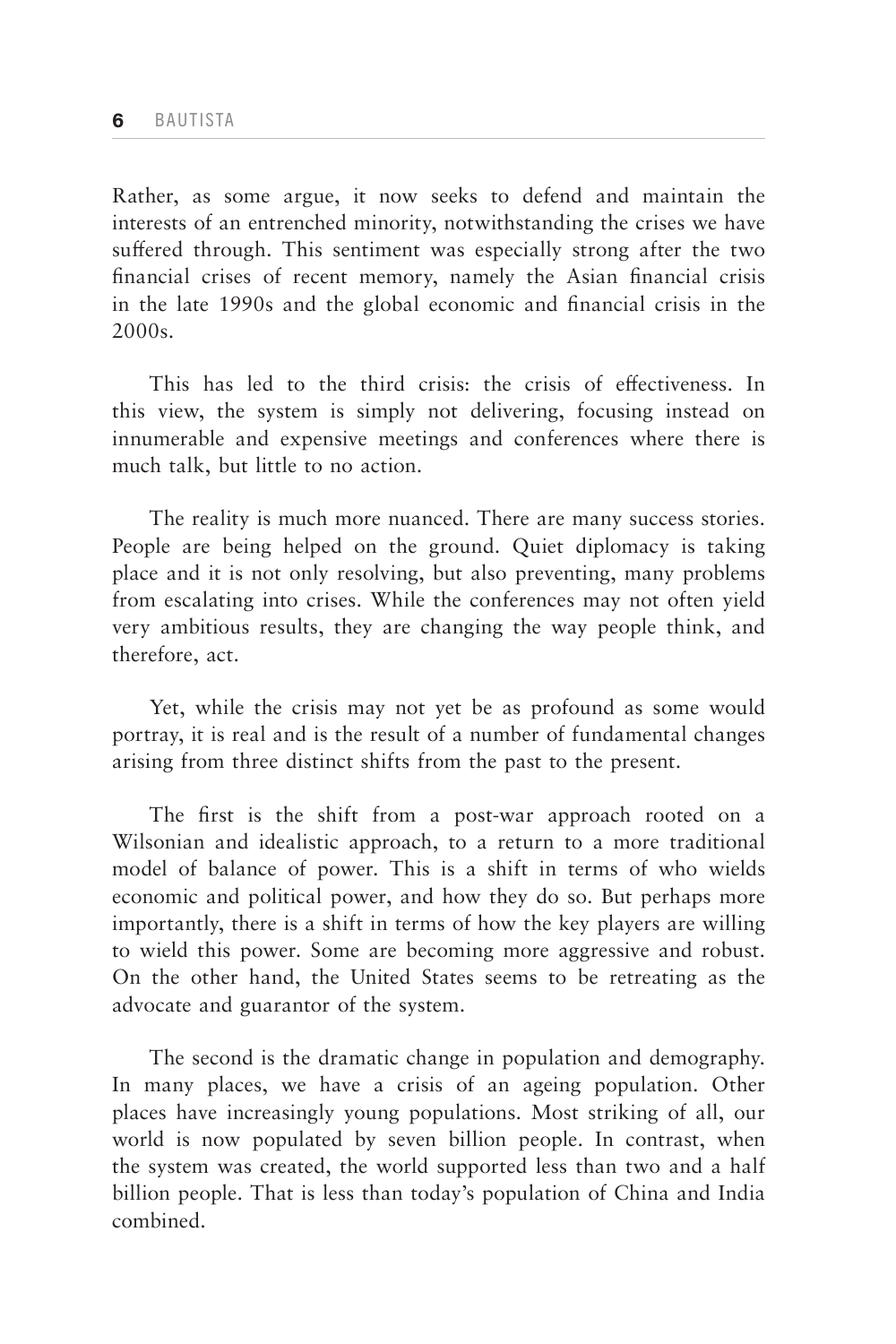The third is the increasing multiplicity of players in the international field, especially apparent in multilateralism. The rise of civil society, corporations, and other non-state actors has called into question the primacy of the state. This has multiplied the number of interlocutors and has also led to some fundamental changes in the way that many multilateral processes work.

For example, beginning in the late 1990s, there has been a growing sphere for engagement by civil society and other stakeholders in development-related processes, which has opened up the space for discussion and engagement. This has been good, drawing in more ideas and perspectives. Yet this increased inclusiveness and transparency has also led to expectations of even greater transparency in other areas such as peace and security and human rights—where states have traditionally preferred to work with greater discretion.

# **Implications of the crisis**

At this point, the question may arise: should we, and can we, rescue the system of multilateralism?

I would say that the answer to the first part of the question is an unequivocal, but a nuanced "yes." If the mission of the system has been to prevent our extinction, I would say that the danger of this happening is greater now than it was in 1945. This core function is therefore more relevant than ever. The system is in crisis because we now have greater expectations, aspirations, and ambitions. The purpose has evolved; the system has lagged behind.

This leads to the question of can we rescue the system? The answer is predictable: we have no choice, so yes, we must. How we do so will depend on the future we want and the characteristics that we seek to promote. This is where the opportunities are.

One opportunity is to influence the redrawing of the map of geopolitical power. Until the middle of the last century, balance of power politics was the name of the game. The power game was between the empires, with the great countries at the core and the rest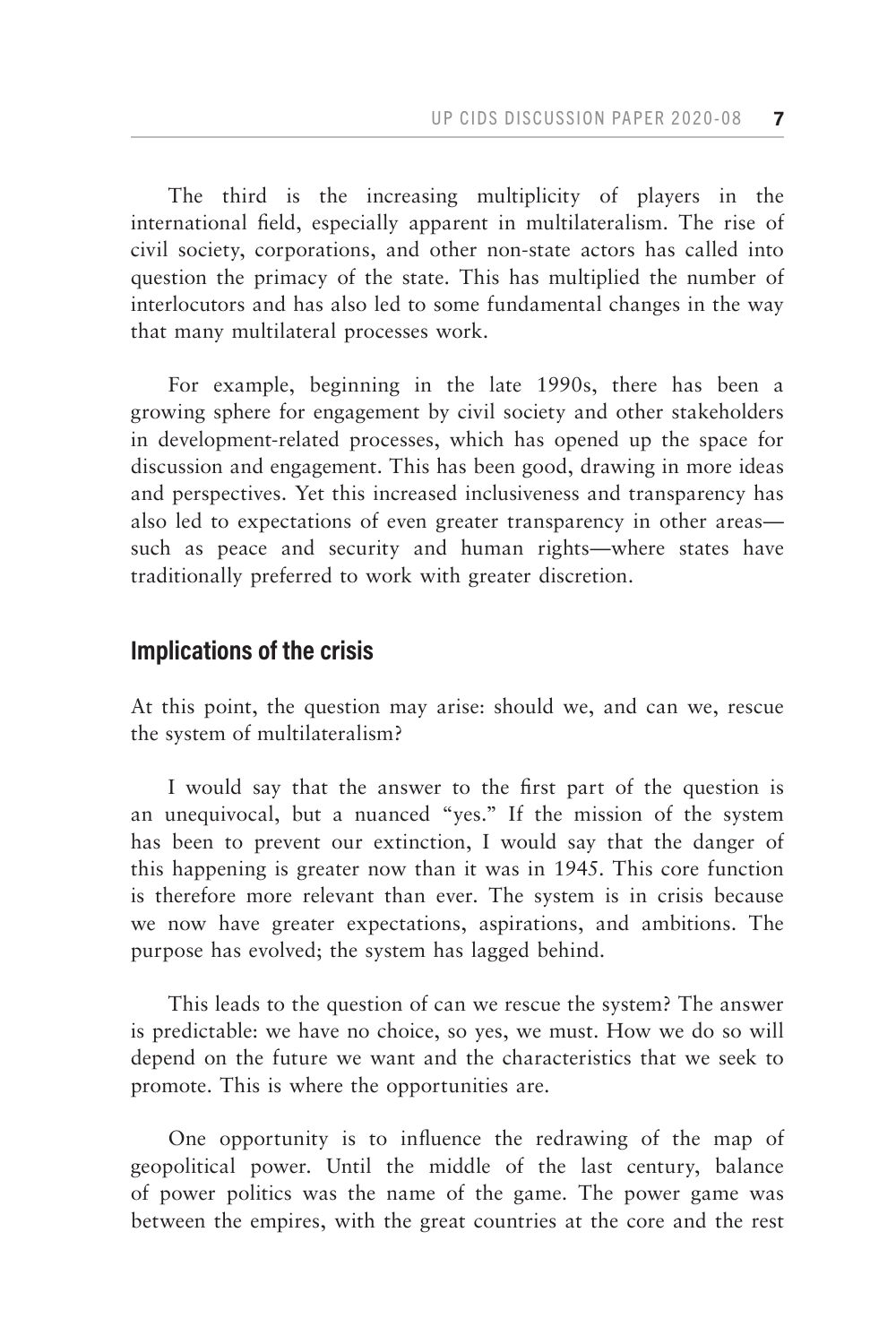of humanity—to paraphrase Thucydides—watching and suffering what they must from the periphery.

The Cold War then changed everything. The struggle was now between the two superpowers, buttressed by their respective blocs. As the Cold War evolved, there was a paradoxical democratization of the system and of geopolitics, where developing countries played an increasingly vocal and active role, including pitting the superpowers against each other. The way the system functioned also emphasized the importance of alignments by bloc. In this way, the collective weak were able to move the previously intractable strong.

This has important implications for today. The two superpowers during the Cold War have given way to a handful of powers. Empires have been replaced by blocs. In the present day, however, the two are not the same thing. For example, the US and Soviet Union are no longer the two superpowers. The US appears to be on a recently selfimposed decline. Russia is on a resurgence, but is unlikely to reclaim the dominant role of the Soviet Union. China is on the horizon, seemingly everywhere. The great empires of Europe have given way to a European Union. In our region, the struggle for dominance in our immediate neighborhood has given way to the Association of Southeast Asian Nations (ASEAN). Yet the fluidity remains. For example, the Brexit and separatist movements like those in Spain, Scotland, and Belgium, not to mention those closer to home, are indicative of strong—but yet to be fully understood—centrifugal forces that seem to be pulling the system apart.

Compounding the challenge is that today, the Global South is adrift. For a time, it appeared that the poor no longer needed to suffer what they have experienced; they banded together in the Non-Aligned Movement (NAM) and the Group of 77, and for a time, the weak appeared to become strong. Widening economic realities within the bloc, diverging outlooks and philosophies, and the lack of unifying leadership have eroded the influence and impact of the NAM and the G-77 in recent years to the point that in some crucial negotiations, such as on climate change, the developing countries speak not with one voice, but with multiplicity. This lack of unity made it easier for the traditional powers to play divide and rule, affecting the aspirations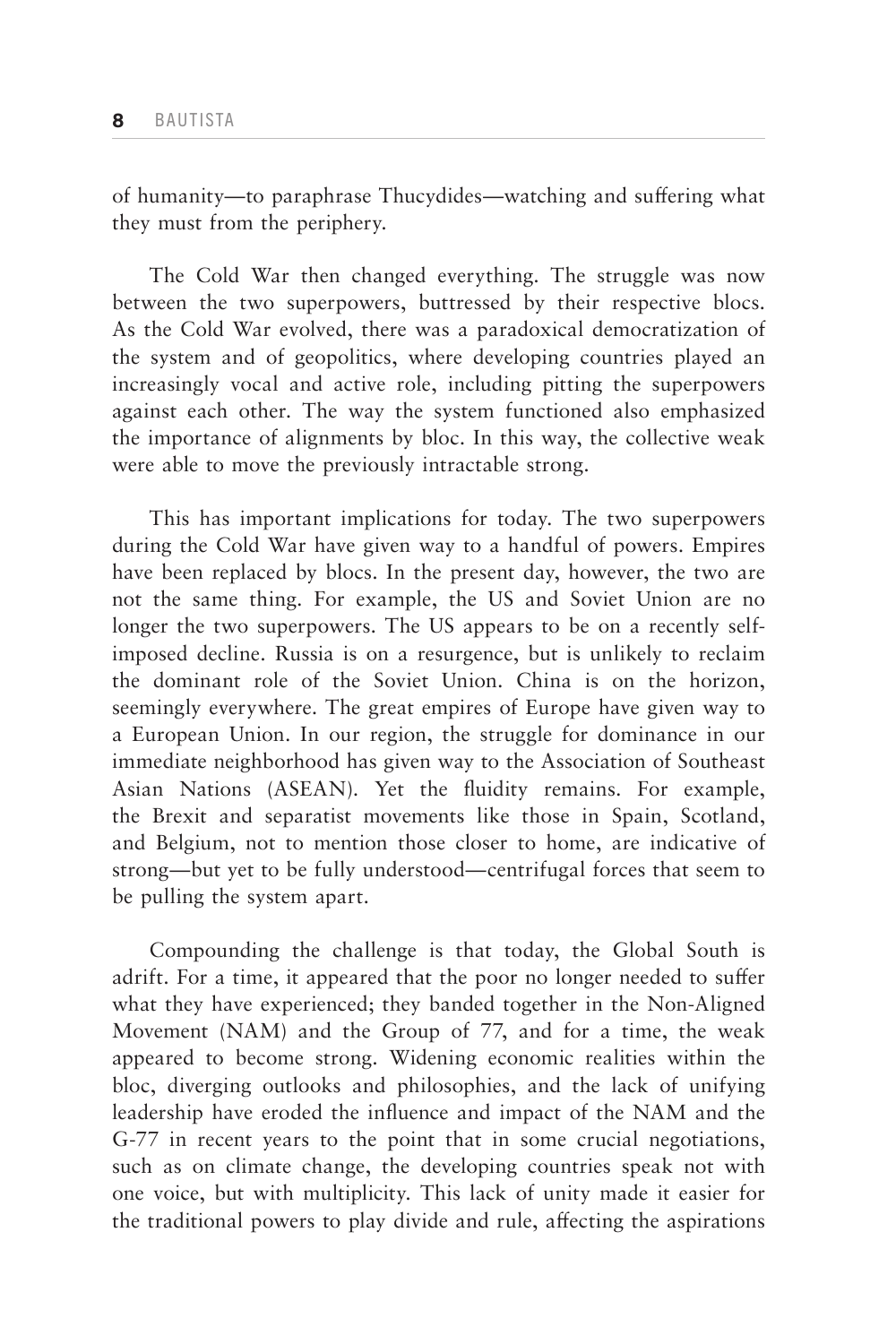of the Global South for the continued democratization of global processes.

For example, following the global economic and financial crisis, the South demanded that the global response be coordinated through the United Nations General Assembly, arguing that global crises demanded global action through a forum with universal representation. On the other hand, the developed countries argued for a more efficient approach through smaller forums. The master stroke in paralyzing the South as a force was the creation of the G-20. The major players of the South suddenly found themselves at the head table. Perhaps coincidentally, their voices also became more muted. This is in part reflected in the slowing momentum of developing countries in forums such as the United Nations and later, the demise of the Doha Round in the World Trade Organization (WTO).

This pattern continues, and a key implication of this pattern is the possible continuation of the erosion of democracy in the UN and the diminishment of individual voices, such as that of the Philippines, a significant country that does not have a seat at the head table. The consequence could be an emphasis on issues that are priorities for those at the head table, but not for the rest of humanity. This could include the further marginalization of development issues in the UN. This is troubling, as in the past couple of years, there has been a discernable drift in focus in the UN toward peace and security, human rights, and migration, and away from the key concerns of developing countries—most especially development.

Yet in the midst of this threat of the dilution of the development agenda from the perspective of developing countries, the opportunity is clear: the global disquiet and the mass dissatisfaction of developing countries with the direction of the system means that well-positioned and well-motivated actors can wield disproportionate influence in shaping the future by filling the leadership vacuum and presenting a clear and coherent agenda for the future.

To do so requires a leadership of ideas and a leadership of action rooted in a clear vision of what the system should look like, rather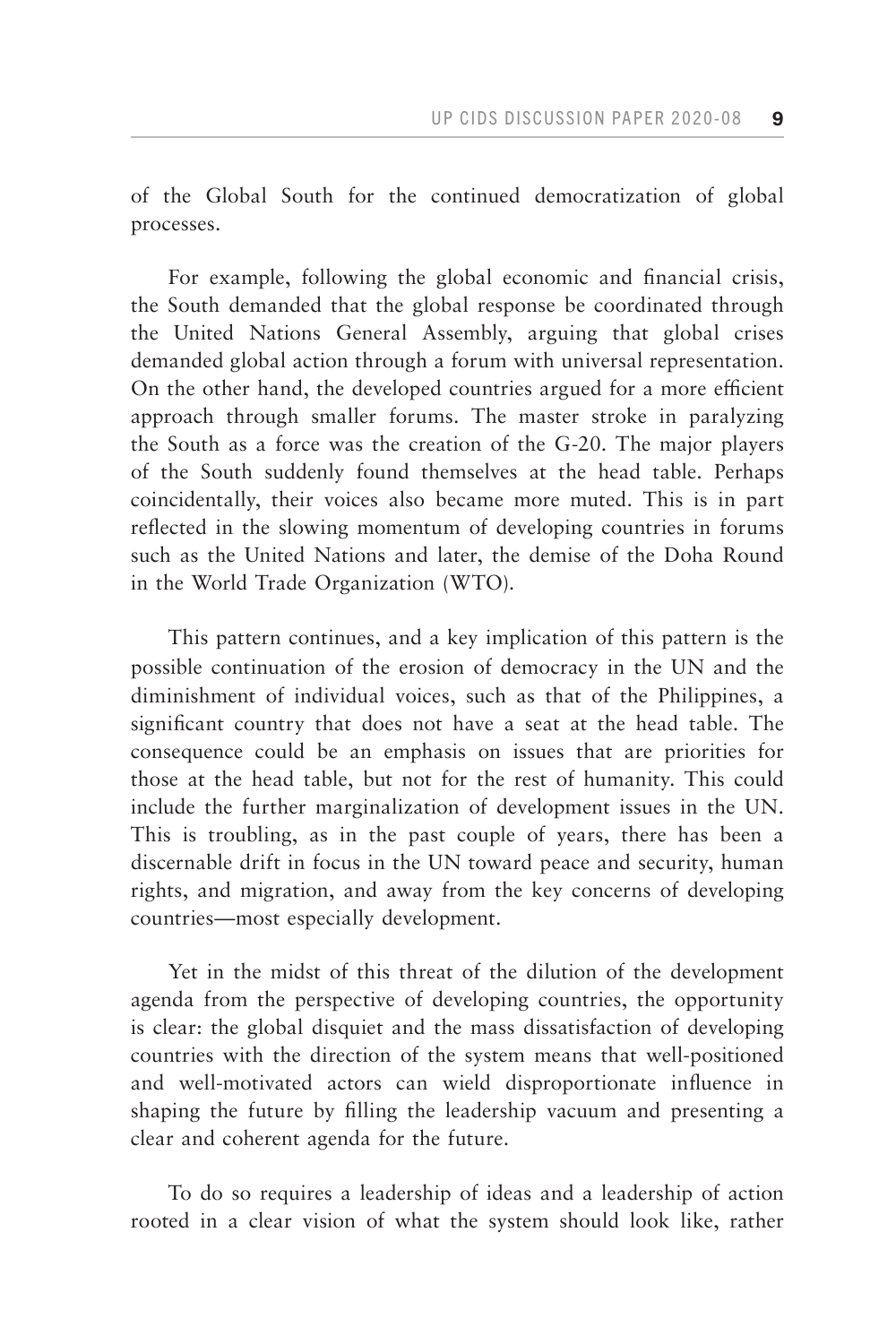than simply reacting to what it might become. In other words, the key opportunity is for developing countries to band together and jointly advance a positive agenda for the future.

What would such a positive agenda contain? At the outset, some very familiar stuff. We need to preserve and advance the rule of law globally and capitalize on what appears to be an established norm against offensive war as a legitimate instrument of foreign policy. We should maintain and strengthen the real link between development and international peace and security. The structures and institutions of the system should be democratized further to ensure the meaningful participation of developing countries in international decision-making.

Yet we should also think about more difficult aspects. What is democracy in the system? Given that the system has proven to be so unwieldy—especially the UN, with its 193 member states—how can we revitalize structures and working methods so that we can achieve real, faster action? And the elephant in the room is that given the interplay of entrenched interests, shifts in global power, and global instability underscoring the need for an effective UN Security Council, or at least something like it, how do we deal with the Security Council veto?

# **What this could mean for the Philippines**

The answers to these questions are not the monopoly of statespersons. These are not new and will continue to be considered for some time. Yet, there comes a point where intellectual exercises must give way to decisive action. This is where the Philippines can find a place to exercise its rightful role globally.

For far too long, the Philippines has been reluctant to play a real and coherent lead role in global affairs, unlike some of our neighbors. Indeed, Philippine diplomacy today does not live up to the capacity and potential of what is arguably one of the best foreign services in the region, at least. Instead, Philippine diplomats often function more as social workers than as statespersons because of the nature of today's domestic politics, with its emphasis on overseas Filipino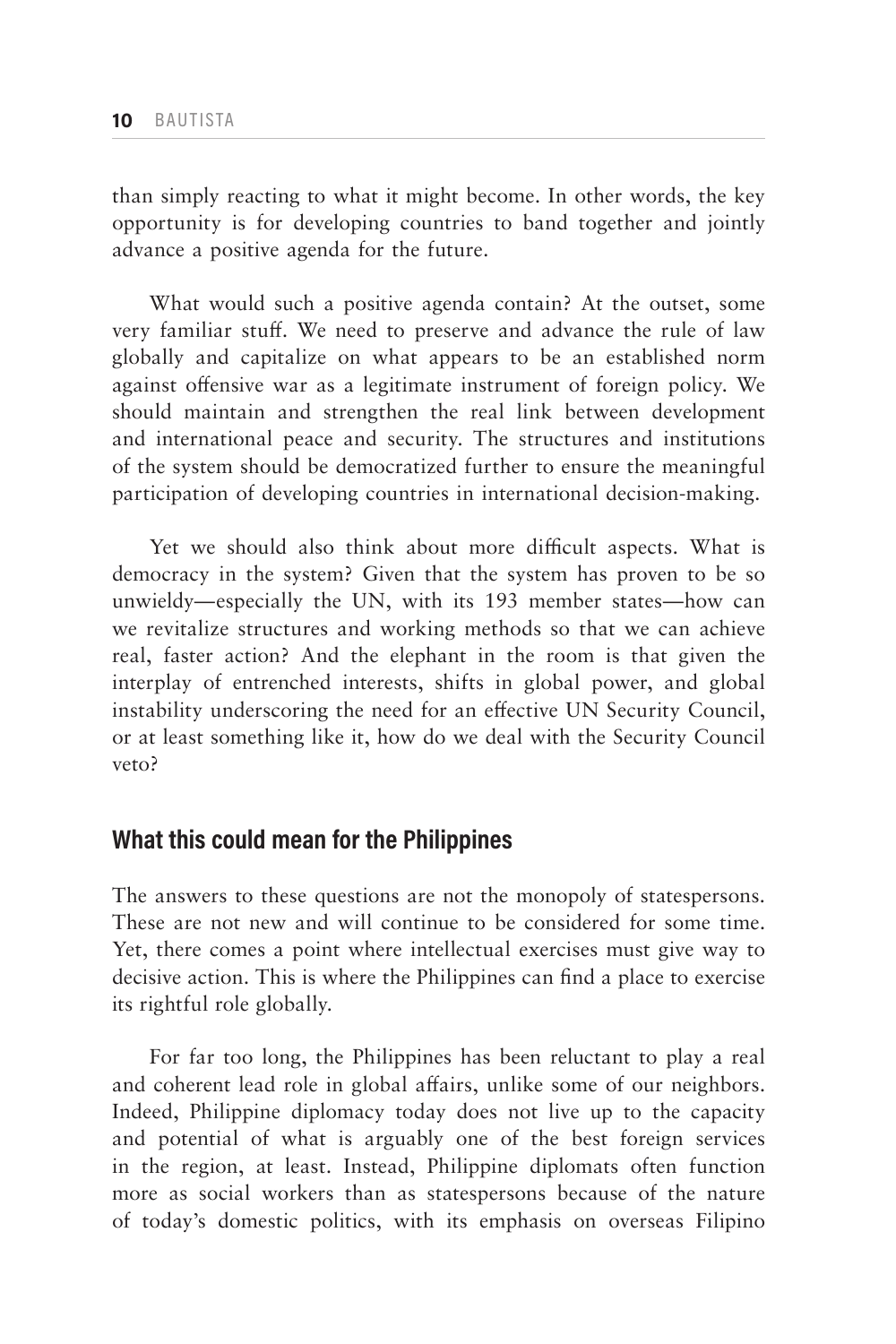workers (OFWs) and a view of the Philippines being a weak player in international affairs. This is self-defeating.

The reality is that the Philippines is a major country with global interests. The Philippines ranks 12th in the world in terms of population. It has more than 12 million Filipinos overseas—if this were a country, it would place at around 76 out of 193. Wherever they are, Filipinos make significant contributions to the prosperity and well-being of their host countries. Yet, at the most basic strategic level, we have not quite figured out the best way to protect our nationals overseas. One way to maximize their benefit for our country is to have a robust foreign policy based on the exercise of leadership and initiative. The best way to protect our nationals is for the Philippines to be respected as a power. This is not a question of punching above our weight; indeed, the challenge for the immediate future is how to punch *at* our weight. This requires playing the leadership role that we should be playing.

Doing so could be a combination of several things. The first is to lead with our values. Notwithstanding our frailties as a nation, we have always been proud of our grounding on the rule of law, of doing good and right, and of playing a positive role for our neighbors and the rest of humanity. We must be true to those values. We should therefore play an active role in shaping the values on which the future of the system will stand. One strength of the UN, for example, has been the evolution towards clear shared norms and values. The dark side has been that on too many occasions, the Global North has imposed its values and agenda on the Global South. We need to ensure that the future of the system is based on values that are truly shared by all. Only then will the system enjoy true legitimacy. To do this effectively, we need to act and lead in a manner that is consistent with our values.

The second is to exercise an active leadership role in shaping the future of the ASEAN. In shaping the future of the system, our place within our respective blocs should be strong and secure. This means exerting even greater influence to ensure that the ASEAN better reflects Philippine priorities and aspirations. I would make a possibly heretical observation that this could include pushing for stronger and more robust regional security arrangements.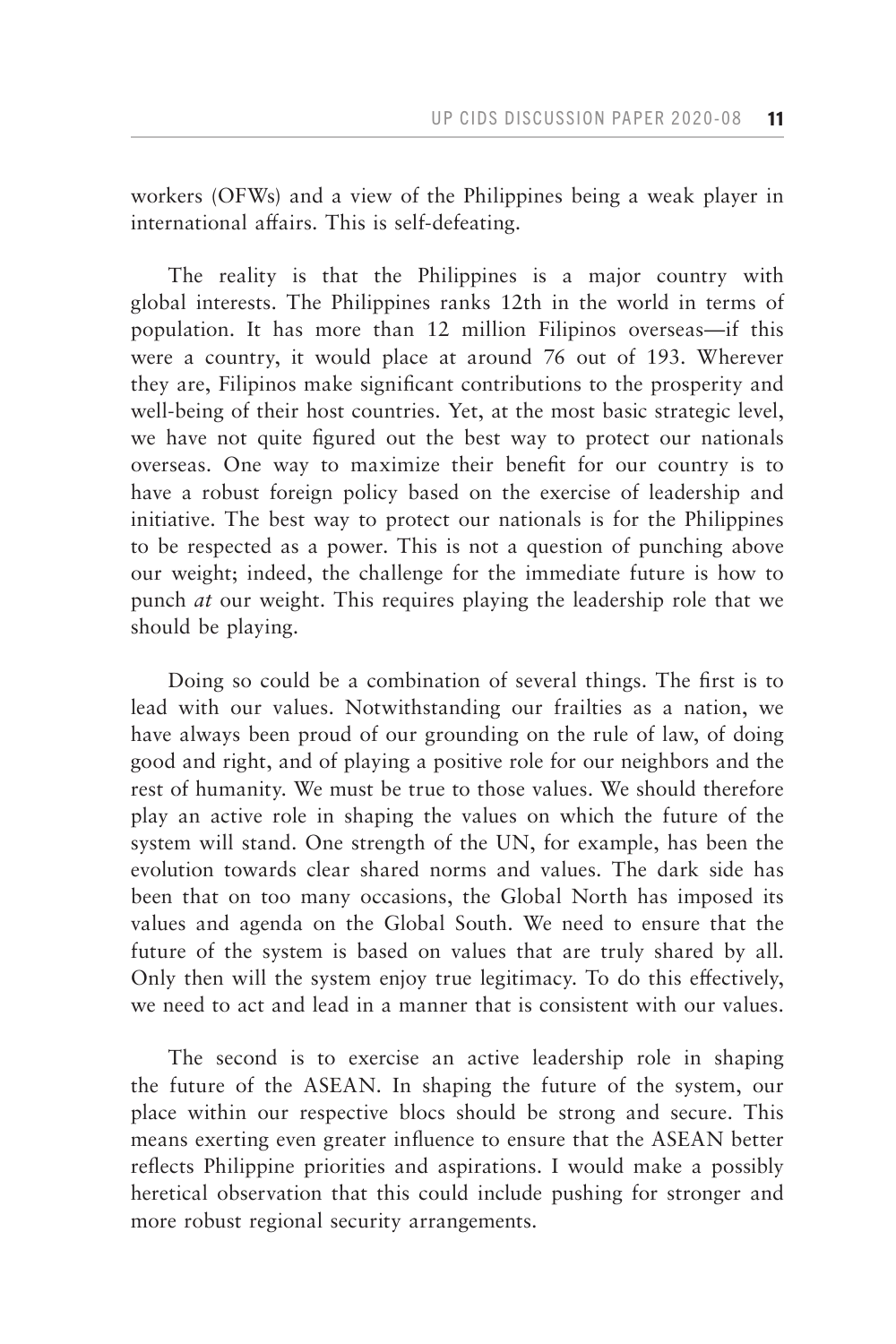One implication is that the Philippines should be more comfortable in asserting its security needs more clearly, and perhaps more decisively. Vietnam, for example, is respected for standing up to external threats despite being a smaller country than the Philippines. This also implies being much colder and pragmatic in selecting security partners. Power is shifting, and alignments need to be considered accordingly, based on the national interest and the proven track record of current and potential partners.

The Philippines should also exercise leadership in revitalizing the Global South. The South's leadership vacuum should be filled, and its agenda revitalized. Much of what the Global South advocates has degenerated into dogma, and there is a need for a cold and realistic assessment of its interests and future direction. This should include a review of what comprises the Global South and what issues it will address. It may well be that NAM and G-77 have outlived their usefulness and that these need to be replaced with something more relevant and effective. But someone needs to catalyze the difficult discussions and pave the way to the future.

That future lies in a reinvigorated system in which the Philippines should play a coherent leadership role. Our role in the UN has been historic and well-regarded. The Philippines has a sterling reputation in the UN, but we are not really known as drivers of the system, but more as faithful followers and custodians. We need to break this mold and seek to make the rules, rather than simply play by them. Better still, we should be shaping the future of the institutions where the rules are made.

This requires vision and confidence in the system, as well as a healthy dose of self-confidence. Individually, we have these qualities in abundance. But as a coherent national policy and approach, perhaps not as much. This is a pity for the Filipino nation and a disservice to the dedicated and gifted men and women of the career foreign service who were recruited to be statespersons and leaders, and not social workers. Perhaps this would require alternative mechanisms for the exercise of assistance to nationals functions, so that the foreign service can focus on its core mission. Perhaps this means that, as a country, we need to give due recognition to the importance and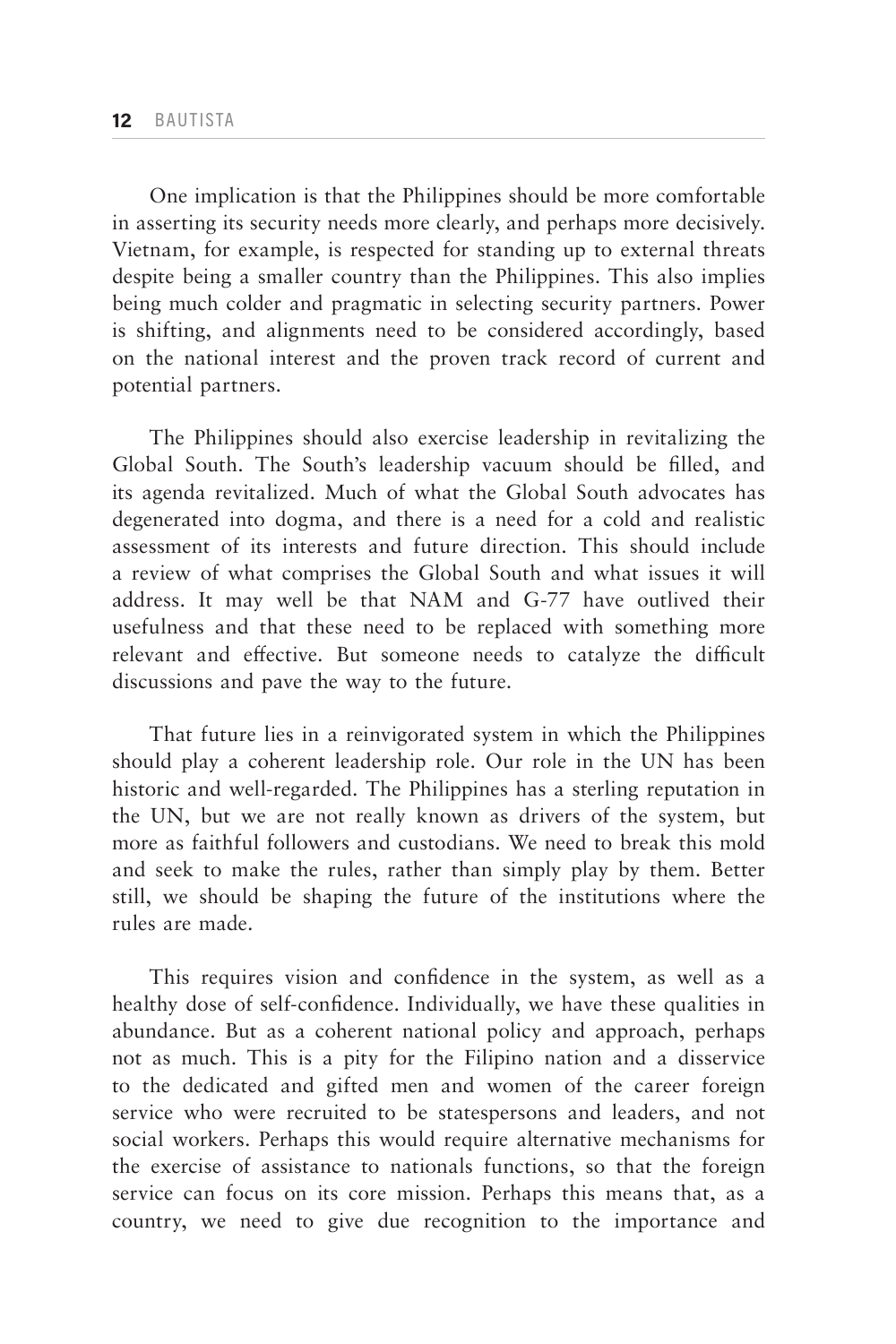legitimacy of an active, robust, and assertive foreign policy and diplomacy.

## **Conclusion**

I would like to conclude with the observation that crises are really the times of greatest opportunity. What marks individual and national greatness in this context is the courage to take decisive action to maximize those opportunities. Times of peace, tranquility, and stability are predictable, so freedom of action is constrained and the temptation to preserve the status quo can be overwhelming.

On the other hand, times of upheaval and instability are by nature unpredictable and frightening. Yet if one thing is true in diplomacy and international relations, we have to be comfortable with discomfort and unpredictability, because that is where you can have greatest freedom of diplomatic maneuver, and when conditions are best for challenging and changing the status quo.

The crisis of multilateralism highlights this paradox, which is a cornerstone of good statecraft. Our objective is always the maximization of welfare and it follows that we aim for prosperity, stability, and peace. Yet paradoxically, the best opportunities to achieve these goals often lie in crises. To maximize these opportunities, we need to have the courage to act.

I will close by paraphrasing one of my favorite John le Carré quotes from *The Russia House*: These days you have to think like a hero to behave like a decent human being. Or to put it in the context of diplomacy, exceptional foreign service officers aspire to be superlative diplomats; superlative diplomats aspire to be modest statespersons.

### an kalendar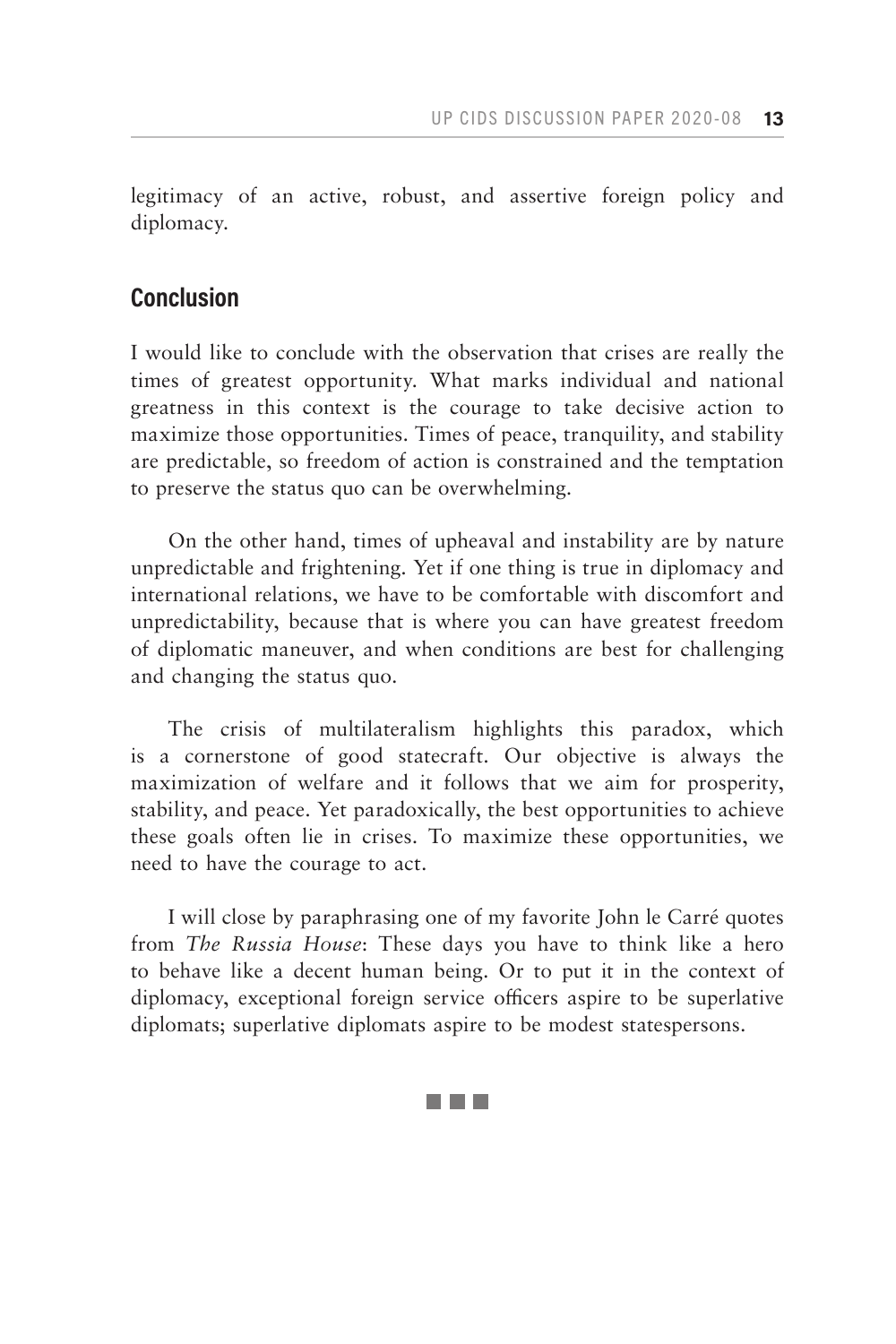# **Excerpts from the Open Forum3**

**Question (Q): You spoke of the leadership role of the Philippines in the region, but isn't the Philippines constrained by domestic politics?**

**Miguel R. Bautista (MRB):** I think that the question of international leadership is partly an issue of national psychology and history. There was a point in our history—let's say until the late seventies when the Philippines was at the forefront of regional leadership. But, of course, with the change of regime came a psychological aversion to the Philippines pursuing similar foreign policies. You can't blame the succeeding governments because many of the leaders suffered as a result of previous Philippine foreign policy—not necessarily from the Department of Foreign Affairs—but other elements of the foreign policy machinery.

I think it was natural in the early years after People Power for the Philippines to be more inward-looking. But I think that because this became the national psychological default, we ceded regional leadership to Malaysia and Indonesia. If you look at the ASEAN, there is an emergent Malay bloc. Now, as a significant country, does the Philippines really want to passively go along with the evolution of ASEAN as a Malay bloc? Or should the Philippines be more active in helping shape an ASEAN that better reflects our aspirations? So that's one consideration.

The other thing is the significant difference between profile and leadership. We had a good profile in the UN for many years but, with very few exceptions, I don't think that this was necessarily reflected in transformative leadership. This difference is something that we have to be very, very conscious about. Confusing the two might lead to paralysis.

Now, I would say the part of the exercise to try to reimagine a better future for the region from a Philippine perspective would be

<sup>&</sup>lt;sup>3</sup> The questions and answers have been edited for brevity and clarity.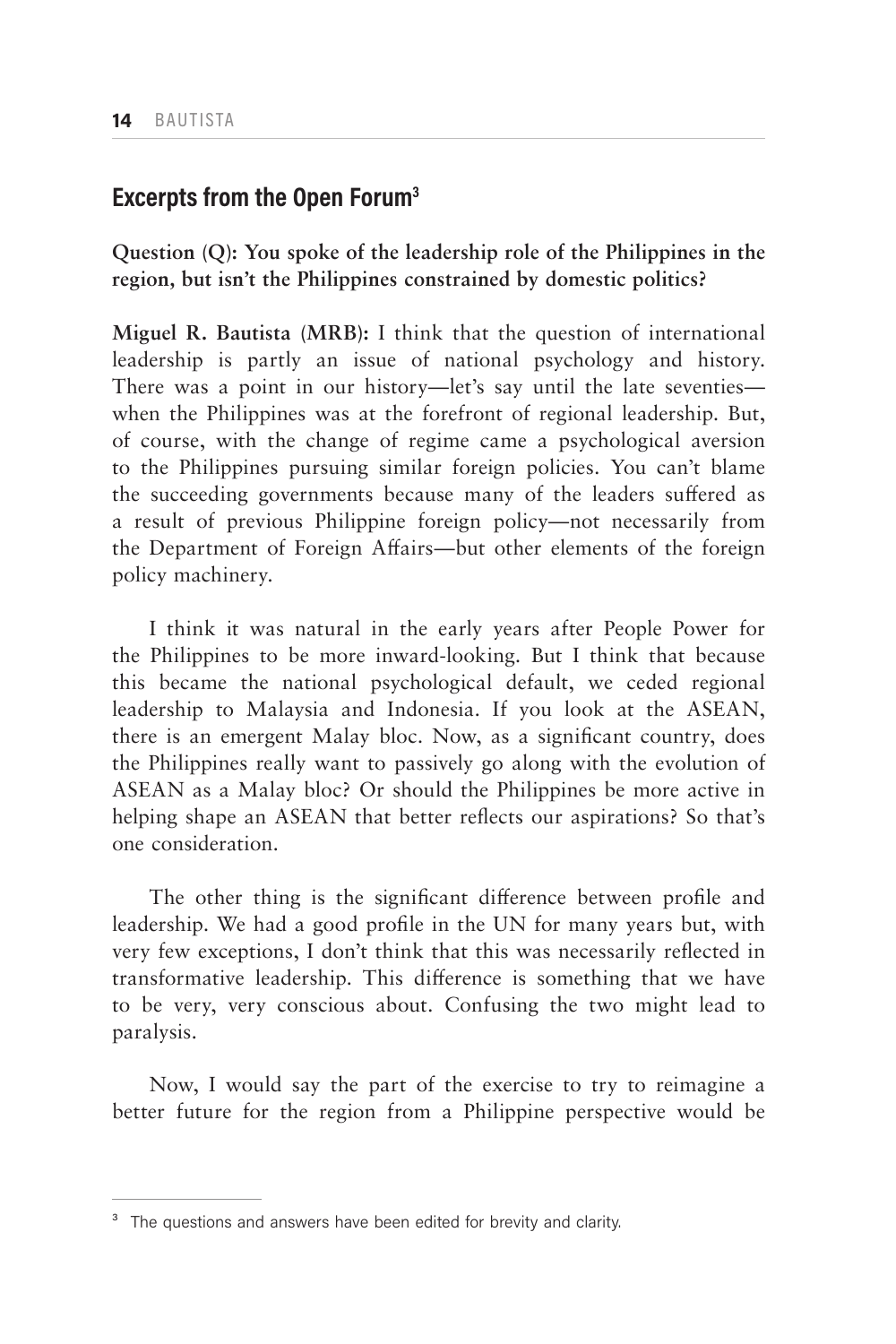to ask the questions about the continued relevance of institutions, especially those in our own region. I think I alluded to this in my presentation. In many real ways, blocs are crucial because individual countries find it almost impossible to stand up to the big countries. This is the reason why big countries want to "bilateralize" issues. They know that a bilateral approach is in their interest.

**Q: There are a lot of normative statements in your presentation about what the Philippines should do. But most political leaders we have look at things with a very short-term horizon. The bureaucracy also basically stops working, maybe six months before the elections take place, and just waits for the next administration to give them a new set of instructions. So where would a leadership that would push the Philippines to act much more vigorously internationally come from?**

**MRB:** I agree that my presentation is optimistic. I think that multilateralists need to be optimistic to be successful. You have to develop a long-term view, because progress in multilateralism is incremental and evolutionary. The truth of the matter is that, when you look at it from a historical or long-term perspective, the situation is actually not that bad. It's actually quite encouraging.

What do I mean? First, one the core messages of my presentation is that we in the Philippines should have outgrown our parochialism. Whether we like it or not, we cannot afford the comfort of the parochialism of the past, especially now when we are presented with one of those strategic opportunities to change the system. The Philippines—with its real interests, its real weight, and potential impact—has to transcend barriers to its engagements in order to secure the best possible future for itself. We don't have a choice—it's a question of the opportunity being there; an opportunity that may not present itself again for another half-century. We either overcome our parochialism now and take decisive action, or we continue with business as usual and face the inevitable negative consequences. It's as simple as that.

Now I've been around long enough to appreciate the role that institutions play in effecting change, but I'm also a big believer in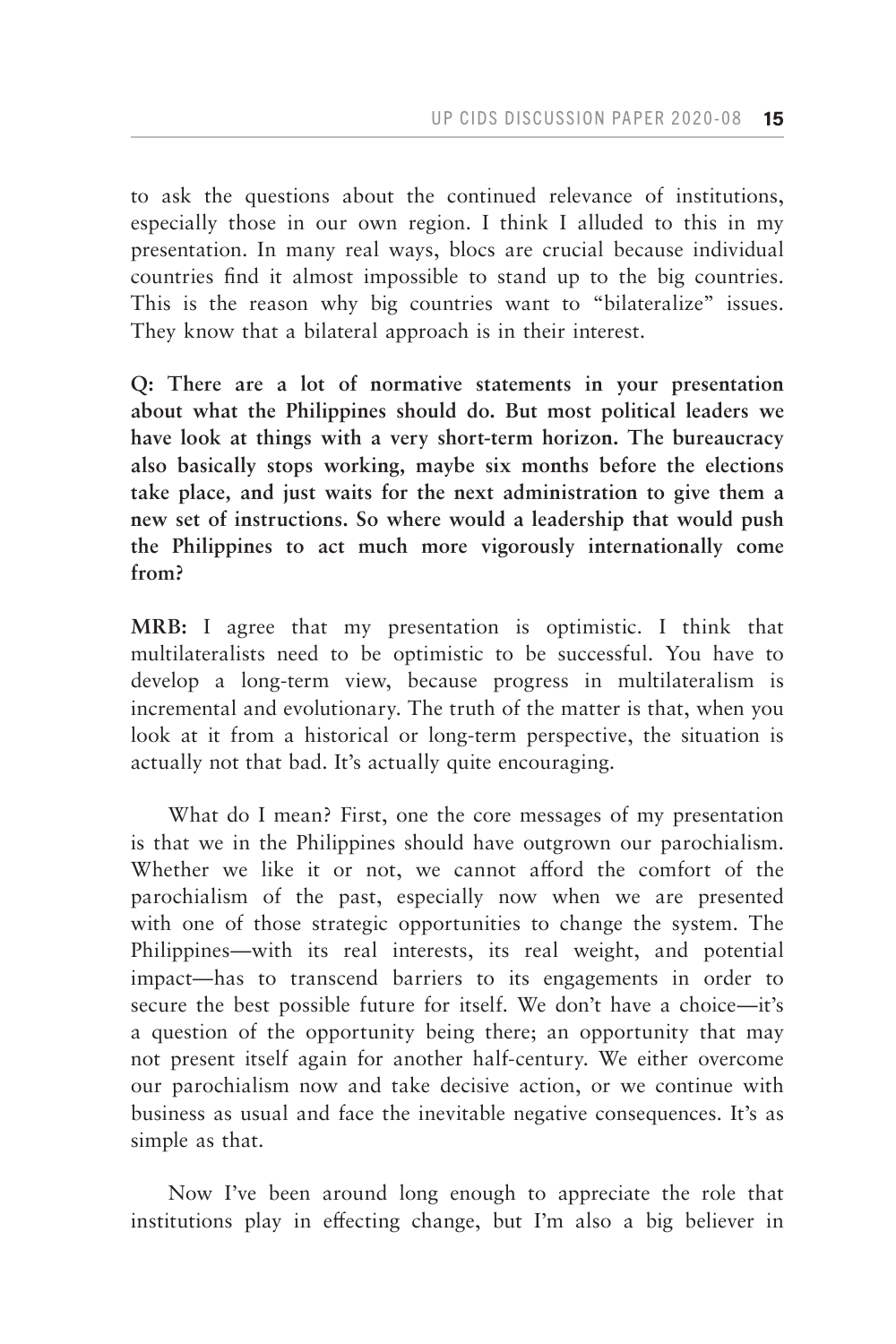the Great Man theory of history and progress. You need a catalyst. You need genuine leadership, and in order to have genuine leadership, especially in a democracy, you have to think about the big picture, the common good, and have a long-term vision.

I don't want to sound overly optimistic. We don't have a very good track record of transformational leadership in this country, so I'm not making the case that we're going to succeed. But we're a democracy; we are responsible for our leadership. We elected these people over the years. And if we don't elect a better set of leaders, we are going to continue the cycle.

The point I am making is very simple: it's now or potentially never. The choice is ours. If we choose to, the factors are aligned in our favor. If we choose not to, then we will continue to be a third-rate power. Now, the question that I'm posing is whether being third-rate is good enough for the Filipino people. If we collectively agree that being third-rate is good enough for us—as someone who believes in democracy—who am I to complain?

On the other hand, if we believe that we deserve more, we will have to work hard to accomplish it. It's really a question of do we, as a Filipino people, feel we deserve to live up to our full potential? I think this is a possibility. But to achieve transformation, you must work hard at it. But more important, we must be smart about our future and focus our energy because it's going to be a struggle.

## **Q: Beyond the UN, wouldn't the crisis of multilateralism also apply to ASEAN?**

**MRB:** I agree that ASEAN, APEC, and other institutions are part of this crisis in multilateralism, which leads to the question of their continued relevance. But I wouldn't be too harsh on ASEAN. I think a lot of people tend to underestimate the value of ASEAN and what it has accomplished. Let's not forget that in 1967, when ASEAN was created, most of the ASEAN core countries were either in active wars or on the verge of war with each other. Now the region has become perhaps the most dynamic and stable in the world.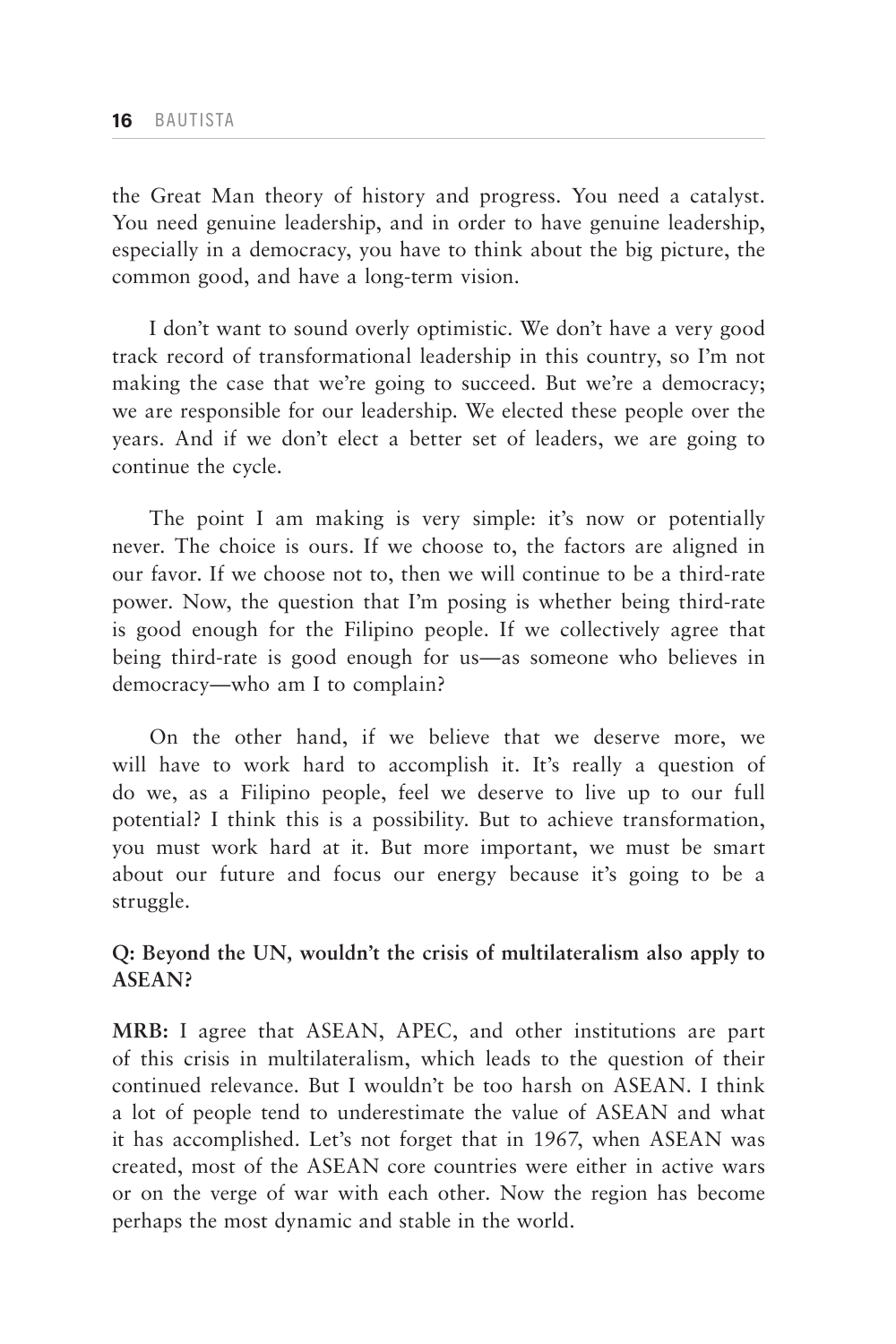But it is inevitable that as we transition to a different kind of world, the general questions that we are asking about the relevance of multilateral institutions would also apply to ASEAN. I think part of this line of questioning stems from the observation that the promise of the ASEAN Charter has not yet been fully fulfilled. I think there were a lot of expectations that ASEAN would somehow emerge as a more dynamic and robust institution, that ASEAN would not be paralyzed internally by the sort of dynamics that includes the impact of external powers' geopolitical considerations.

The truth of the matter is that such dynamics involve a spectrum of the application of soft power and hard power. And, let's face it, soft power is cheaper. If you can influence people through the exercise of soft power, you don't have to go into harder, more expensive, more dangerous means. Then people would tend to follow the gentler approach. That's why diplomats are employed. We are the application of soft power.

## **Q: What do you hope to see with the UNCTAD XV process?4**

**MRB:** The UNCTAD XV process provides an opportunity to assert Philippine leadership and change things. One of the key issues, I think, that we are all grappling with in the international community, is how to reform the international economic system so it becomes more relevant to all of us.

In the multi-stakeholder process in the Philippines that began in 2019 to engage the UNCTAD XV process,<sup>5</sup> you have civil society,

<sup>&</sup>lt;sup>4</sup> UNCTAD XV was originally scheduled to be held in October 2020. It has been rescheduled to April 2021 due to the COVID-19 pandemic.

<sup>&</sup>lt;sup>5</sup> A part of this process was a multisectoral consultation organized by the UP CIDS Political Economy Program, Social Watch Philippines, and the UP Diliman College of Science on November 21 and 22, 2019. With representatives from various government agencies, civil society organizations, and members of the academe, the activity resulted in a document containing analyses and recommendations on priority trade and development issues. The document was submitted to the Department of Foreign Affairs and the UNCTAD in March 2020. Stakeholders are working together to update the recommendations for the Philippine and G-77 positions to reflect changes in the trade and development landscape due to COVID-19.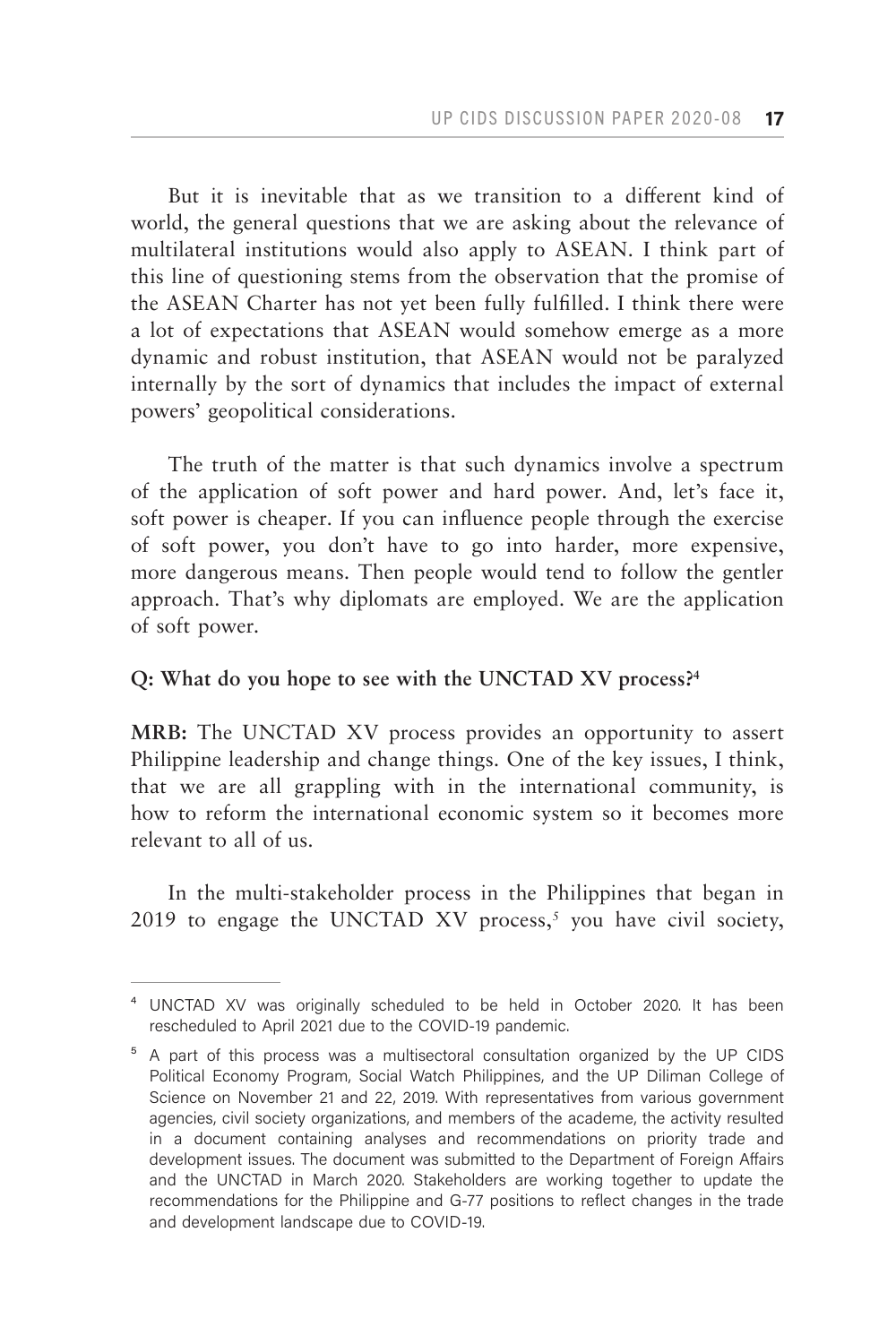the academic sector, and government working together to formulate the Philippine position. The results of this process will be sent to the Philippine negotiators to help and support them in articulating and advancing the Philippine position.

The nature of this contribution will make all the difference. We may send a contribution that is basically a defense of the status quo. But if what we send is something very ambitious, very clear, and very transformational, then I think it opens up a whole world of new opportunities for the Philippine delegation as it enters into negotiations, not only in UNCTAD XV, but in other related multilateral processes. If you have a very clear conceptual framework for the world and you have a very good product tailored to guide negotiations in one's sphere, it is, I think, inevitable that many of these values—many of these ideas—will eventually spill over into other negotiations.

## **Q: What are the implications of the rise of China and other emerging powers?**

**MRB:** I think you will agree with me that China bears watching not because it is big, but because it is smart. I do not know of any country today that has a longer-term view than China. There is this anecdote, perhaps apocryphal, that I think is a good representation of the Chinese outlook. Zhou Enlai was in Paris sometime in the late seventies and was asked about what he thought of the French revolution. He supposedly answered: "It's too early to tell."

China doesn't fit the mold of the traditional Western powers. China, at least as far as I can recall, has not had the sort of aggressive expansionism of the traditional colonial powers. I think this is part of its national character. I think, historically, its foreign policy initiatives throughout the millennia—and not only under the Chinese Communist Party—have been about bringing the world to China. I think this is a key psychological marker.

The other thing that's crucial is that the Chinese still see themselves as anchored in the Global South. I don't think they are defending their position as a developing country in the WTO only out of economic reasons. This is an opportunity for us. The Chinese think long-term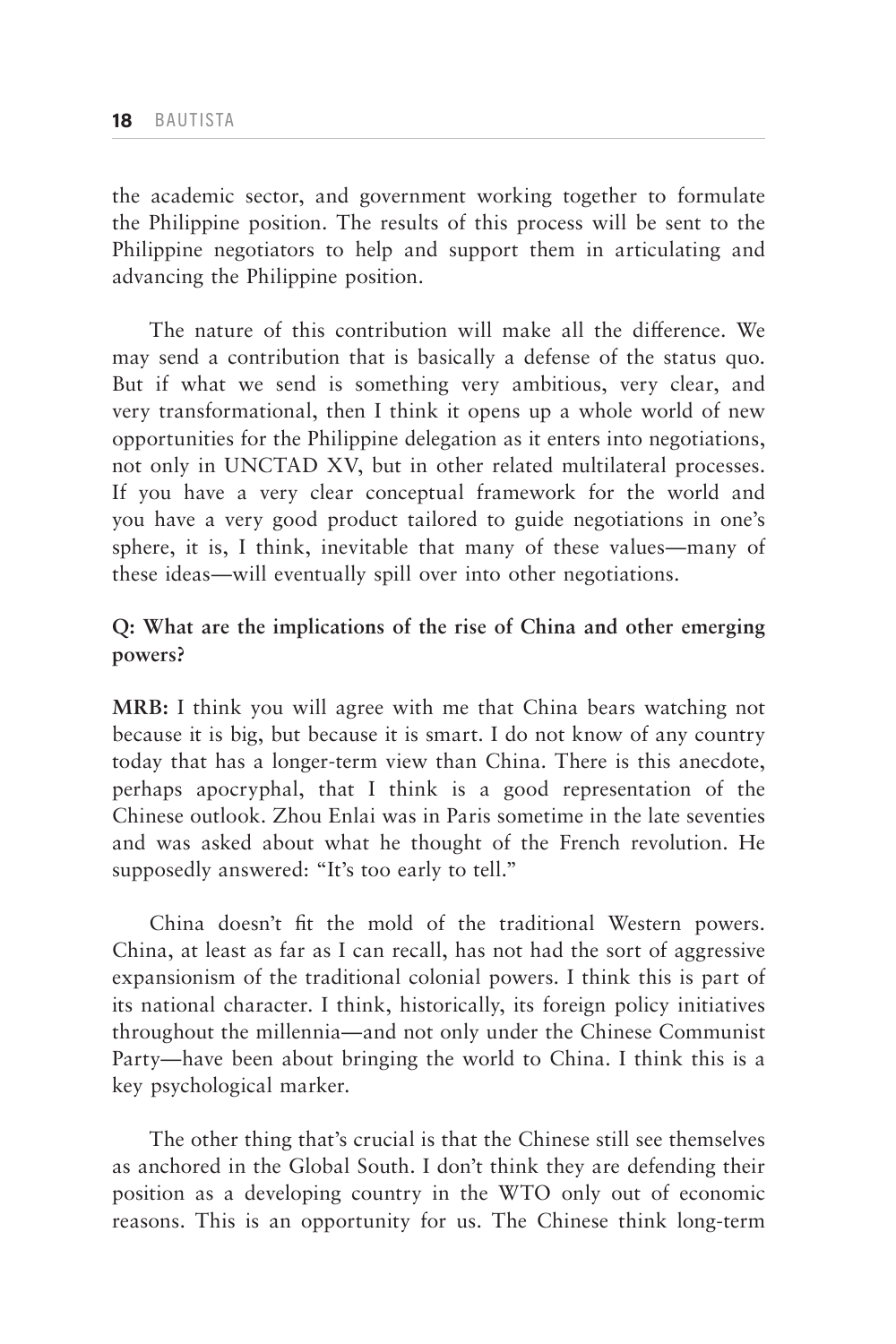enough to know that the Global South is a useful mechanism when you're deflecting multilateral challenges. But when you're defending your interests, go bilateral.

Remember what I said about soft versus hard power? At the end of the day it's an economic decision. I would argue that in this day and age with the prosperity and economic interrelationships involved and system of global governance that has emerged, war is increasingly unattractive.

So, part of the opportunity for the Philippines is to engage the Chinese in a web of multilateral relationships that makes it unattractive for them to depart from accepted international norms of behavior. So, the implicit question is how can you deal with China? I think that part of the answer lies in multilateralism—putting together these sorts of webs. I use "web" here deliberately because it's sticky and can constrain action. So that's one. But the second is knowing that, if war is not really a viable option, then the scope to use more vigorous diplomatic means to defend your interests opens up.

The crisis in multilateralism presents an opportunity. It provides, I think, an opening for countries to take decisive action to give their people a new narrative. To say: look, the world has changed, we must change with it. This is our place in the world, this is what we will try to do.

This is partly what I tried to do today, which is to say look, the Philippines, like many countries, is in a process of transition. It is anchored in a world where change is accelerating. We don't see the future clearly. What we need is a new narrative. Because what motivates people is hope, and if the people lose hope, then you can have a general systemic breakdown. I would argue that if the Philippines is to avoid these sorts of upheavals, you do need a new narrative, a compelling reason for the country to rally. For the Philippines, it will be difficult. We are an archipelagic country with a lot of history and a lot of divisions. But again, it's not a question of "can we?" The question is "do we have a choice?"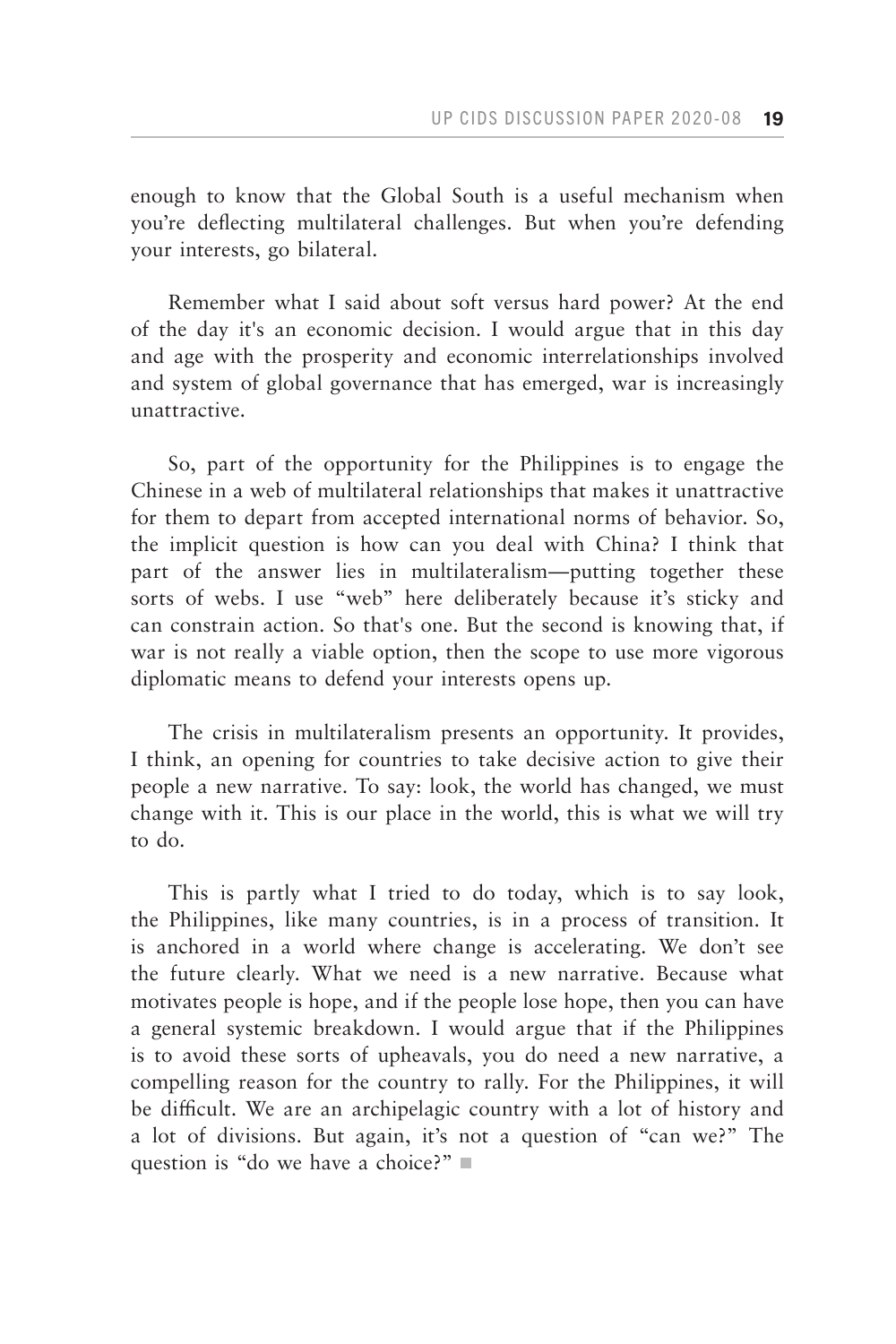# **References**

- Gaddis, John Lewis. 2018. *On Grand Strategy.* New York: Penguin Press.
- Haas, Richard. 2017. *World in Disarray: American Foreign Policy and the Crisis of the Old Order.* London: Penguin Press.
- Kennedy, Paul. 2006. *The Parliament of Man: The Past, Present, and Future of the United Nations.* New York: Random House Publishing.
- Kissinger, Henry. 2015. *World Order.* London: Penguin Books.
- Mahbubani, Kishore, and Jeffery Sng. 2017. *The ASEAN Miracle: A Catalyst for Peace*. Singapore: Ridge Books.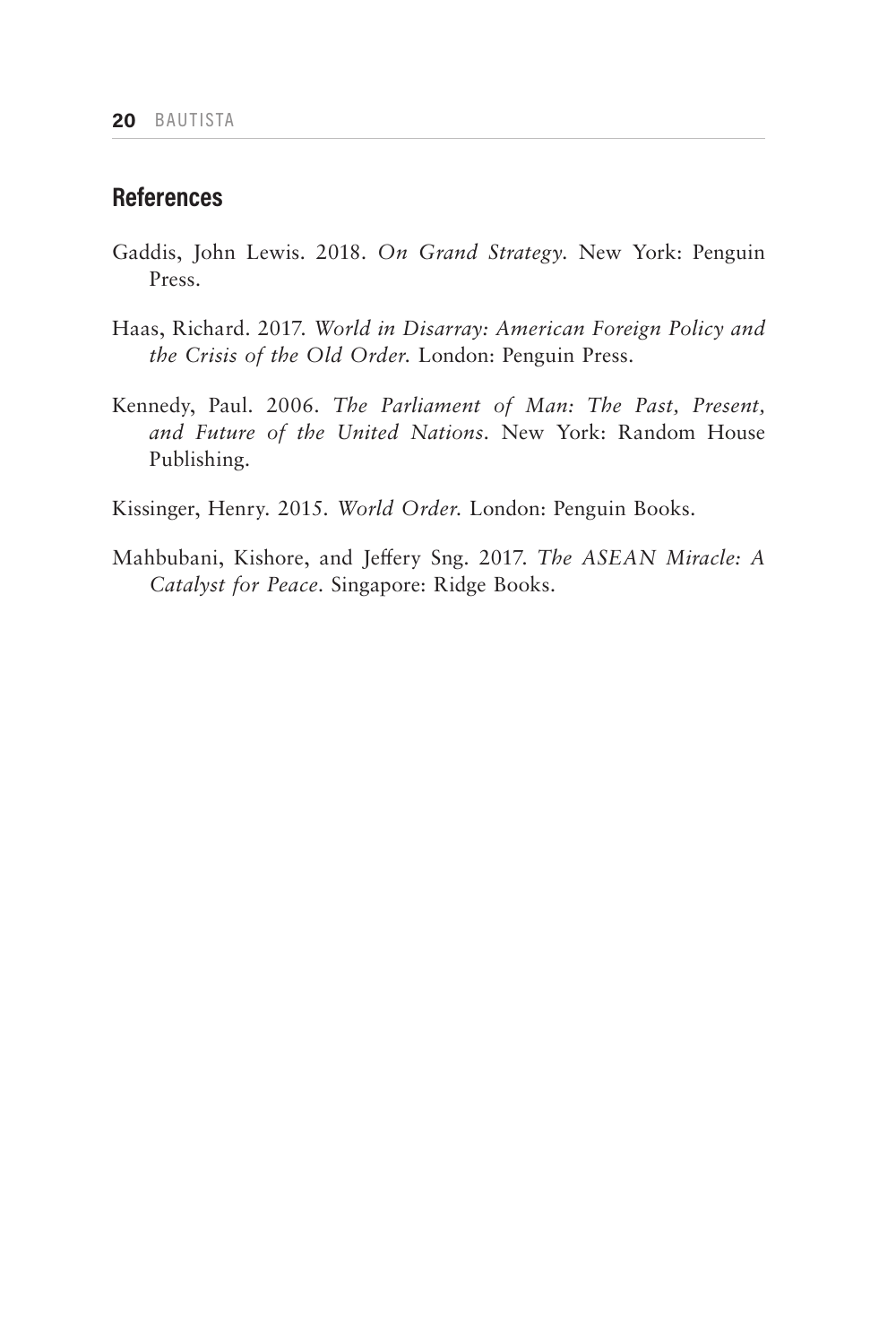## **EDITORIAL RESPONSIBILITIES**

The Editor-in-Chief and the Program Editors ensure that the discussion papers contain research findings on issues that are aligned with the core agenda of the research programs under the University of the Philippines Center for Integrative and Development Studies (UP CIDS).

The responsibility of the Editor-in-Chief and the Program Editors is towards high standards of scholarship, the generation of new knowledge that can be utilized for the good of the public, and the dissemination of such information.

## **EDITORIAL BOARD**

Teresa S. Encarnacion Tadem **EDITOR-IN-CHIEF**

#### **PROGRAM EDITORS**

#### **EDUCATION AND CAPACITY BUILDING CLUSTER**

Dina S. Ocampo **Education Research Program**

Fernando DLC. Paragas **Program on Higher Education Research and Policy Reform**

Marie Therese Angeline P. Bustos **Assessment, Curriculum, and Technology Research Program**

Jalton G. Taguibao **Program on Data Science for Public Policy**

### **DEVELOPMENT CLUSTER**

Karl Robert L. Jandoc Annette O. Pelkmans-Balaoing **Program on Escaping the Middle-Income Trap: Chains for Change**

Antoinette R. Raquiza **Political Economy Program**

Eduardo C. Tadem Karl Arvin F. Hapal **Program on Alternative Development** Antonio Miguel L. Dans Jose Rafael A. Marfori **Program on Health Systems Development**

### **SOCIAL, POLITICAL, AND CULTURAL STUDIES CLUSTER**

Maria Ela L. Atienza Jorge V. Tigno **Program on Social and Political Change**

Macrina A. Morados **Islamic Studies Program**

Herman Joseph S. Kraft **Strategic Studies Program**

Marie Aubrey J. Villaceran Frances Antoinette C. Cruz **Decolonial Studies Program**

#### **LOCAL-REGIONAL STUDIES NETWORK**

Leah E. Abayao **Cordillera Studies Center University of the Philippines Baguio**

Belinda F. Espiritu **Central Visayas Studies Center University of the Philippines Cebu**

## **EDITORIAL STAFF**

**EDITORIAL ASSOCIATES** Clarisse C. Culla • Ace Vincent P. Molo **LAYOUT ARTIST** Zylyka F. Gendraule

The UP CIDS Discussion Paper Series is published quarterly by the **University of the Philippines Center for Integrative and Development Studies (UP CIDS)**.

**Editorial Office:** Lower Ground Floor, Ang Bahay ng Alumni, Magsaysay Avenue, University of the Philippines, Diliman, Quezon City 1101 **Telephone:** 8981-8500 loc. 4266 to 4268 / 8426-0955 **Email:** cids@up.edu.ph / cidspublications@up.edu.ph